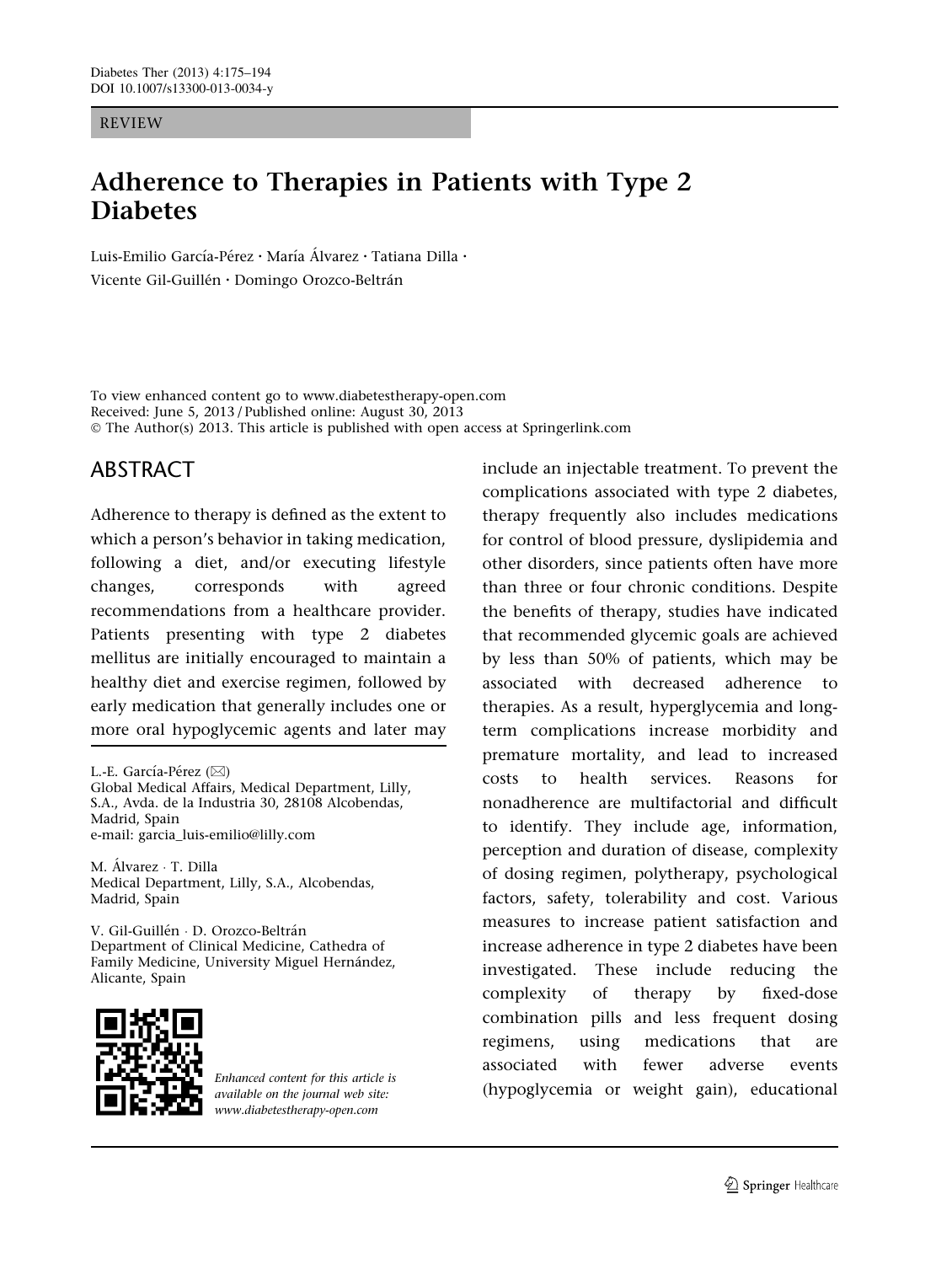initiatives with improved patient–healthcare provider communication, reminder systems and social support to help reduce costs. In the current narrative review, factors that influence adherence to different therapies for type 2 diabetes are discussed, along with outcomes of poor adherence, the economic impact of nonadherence, and strategies aimed at improving adherence.

Keywords: Adherence; Dosing complexity; Glycemic control; Primary care; Type 2 diabetes

# INTRODUCTION

The prevalence of type 2 diabetes mellitus is increasing globally and has become a major public health problem. In the USA, a study of 17,306 people over 20 years of age showed that those diagnosed with diabetes increased significantly from 6.5% in the 1999–2002 period to 7.8% in 2003–2006 [[1\]](#page-15-0). In 2011, 366 million people worldwide had diabetes and it is predicted that by 2030, this figure will be 552 million [\[2](#page-15-0)]. Diabetes is currently among the top five causes of death in most high-income countries and resulted in 4.6 million deaths globally in 2011. The majority of cases of diabetes mellitus are type 2, and the greatest numbers of people with this disease are aged from 40 to 59 years [[2](#page-15-0)].

The increase in type 2 diabetes is associated with obesity, hypertension, and an increasingly elderly population. Over the last 18 years in the USA, the proportion of adults in the age group 40–74 years with a body mass index  $\geq$ 30 kg/m<sup>2</sup> has increased from 28% to 36%, while the proportion undergoing physical activity 12 times a month or more has decreased from 53% to 43%, exacerbating the obesity problem [\[3\]](#page-15-0). However, despite strong clinical

recommendations for individuals with a history of diabetes to adopt a healthier lifestyle, adherence to improved diet and exercise is poor [\[3](#page-15-0)]. Although type 2 diabetes usually occurs in people over the age of 40 years, it is becoming increasingly common in children, adolescents and young adults due to reduced physical activity and unhealthy eating patterns, leading to obesity [[4\]](#page-15-0).

The majority of patients with type 2 diabetes fail to control glycemia with diet and exercise and require pharmacotherapy—in general, initially monotherapy with an oral hypoglycemic agents (OHA); however, owing to the progressive nature of the disease, most of the patients will eventually require combination therapy and ultimately injectable treatments as monotherapy or part of polytherapy. Glycemic control in type 2 diabetes is essential to prevent long-term micro- and macrovascular complications [[5\]](#page-15-0). A number of factors other than glycated hemoglobin  $(HbA_{1c})$  level will influence treatment regimens, and practice guidelines emphasize the need for concomitant treatment of other cardiovascular risk factors, such as arterial hypertension  $(\geq 140/80 \text{ mmHg})$ and dyslipidemia [low density lipoprotein (LDL)  $>2.6$  mmol/L; triglycerides  $>1.7$  mmol/L] [\[5\]](#page-15-0). As a consequence, many patients with type 2 diabetes are taking a complex regimen of drugs  $[6]$ .

Drugs and lifestyle changes to control type 2 diabetes and associated conditions can only be effective through adherence to the overall prescribed regimen. The World Health Organization (WHO) has shown that adherence to long-term therapy for chronic illnesses in developed countries averages only around 50% [[7\]](#page-15-0). Adherence rates are usually reduced for patients with chronic conditions than those with acute conditions; this is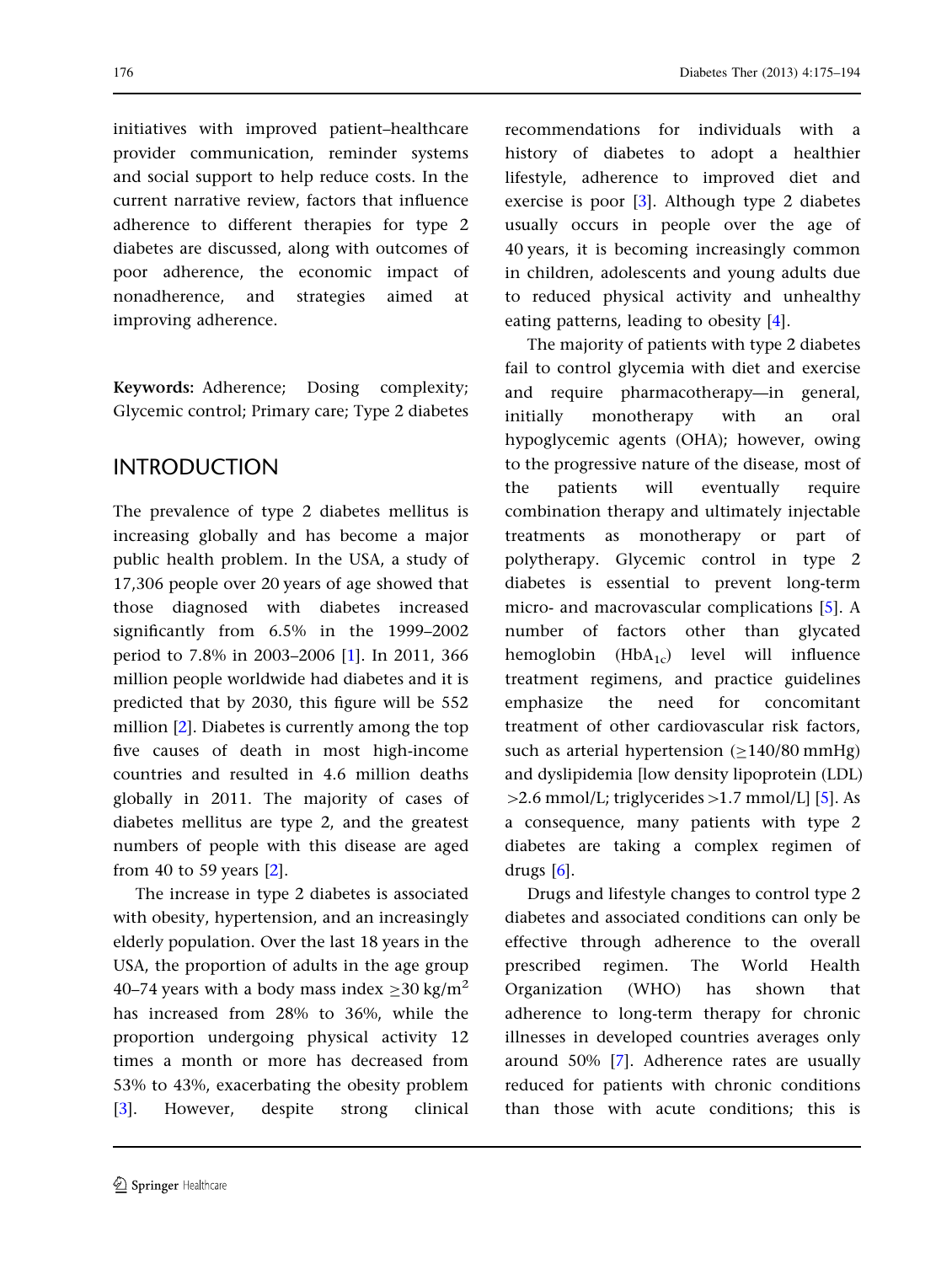associated with the long-term nature of chronic diseases because the decline in adherence is most rapid after the first 6 months of therapy [\[8\]](#page-15-0). Such reduced adherence not only results in poor health outcomes but it also has a significant impact on healthcare costs [[7](#page-15-0)]. Thus, the overall management of type 2 diabetes should address adherence as well as appropriate medications.

# MATERIALS AND METHODS

The current narrative review examined factors that influence adherence to various therapies for type 2 diabetes, the outcomes of poor adherence, the economic impact of nonadherence, and strategies designed to improve adherence. A literature search using PubMed was performed using the key terms of " $type$  2 diabetes", and "adherence" "compliance" or "persistence". The search included publications regarding clinical trials, and epidemiology and evidence reviews, in English or Spanish, with no restriction on dates.

### **Definitions**

Adherence, compliance and persistence are terms used to define the extent to which a patient conforms to the prescribed medication, and are factors that have a major impact on the outcomes of treatment. Although there has been a lack of uniformity in definitions describing the use of prescribed drugs, some attempts have been made to clearly define these terms [\[7–9\]](#page-15-0).

## Adherence and Compliance

Adherence, as used in chronic disorders, was defined by the WHO as the extent to which a person's behavior with respect to taking medication, following a diet, and/or executing lifestyle changes, corresponds with agreed recommendations from a healthcare provider [\[7\]](#page-15-0). Methods of measuring adherence can be either direct (biological marker), which is more sensitive but can be invasive and is not usually practical, or indirect (self-reporting, questionnaires, pill counts) [\[10\]](#page-15-0). Indirect methods are frequently used, but can lead to inaccuracies since patients are often not a reliable source of information. Electronic pharmacy data are now readily available and more recently this indirect method has been widely used to assess adherence. There are two common measures of adherence using such data: the medication possession ratio (MPR; days of medication collected as a proportion of days of medication prescribed over a particular period) and the proportion of days covered within a given time period. These measures correlate with the quantity of doses prescribed, but not their actual administration or timing [\[11\]](#page-15-0). Adherence is usually regarded as the proportion of patients taking at least 80% of their prescribed medication [\[12\]](#page-15-0), but this cut-off can be up to 90% in some studies [\[13\]](#page-15-0). In general, most studies have measured adherence in patients continuing medication, which may underestimate the health burden of poor adherence for the newly prescribed drugs. Electronic medical records have facilitated more comprehensive assessments of patients prescribed medication and should increase the reliability of studies on first-time users (primary) and improve data on continuing medication (secondary) [\[14\]](#page-15-0).

Compliance is a term that is often used synonymously with adherence and is usually measured as the administered doses as a proportion of the prescribed doses over a period of time [\[15,](#page-15-0) [16\]](#page-15-0). While it differs slightly from adherence in that it does not require the patient's agreement to the recommendations [\[7\]](#page-15-0), the terminology used in the present report is consistent with the quoted reference.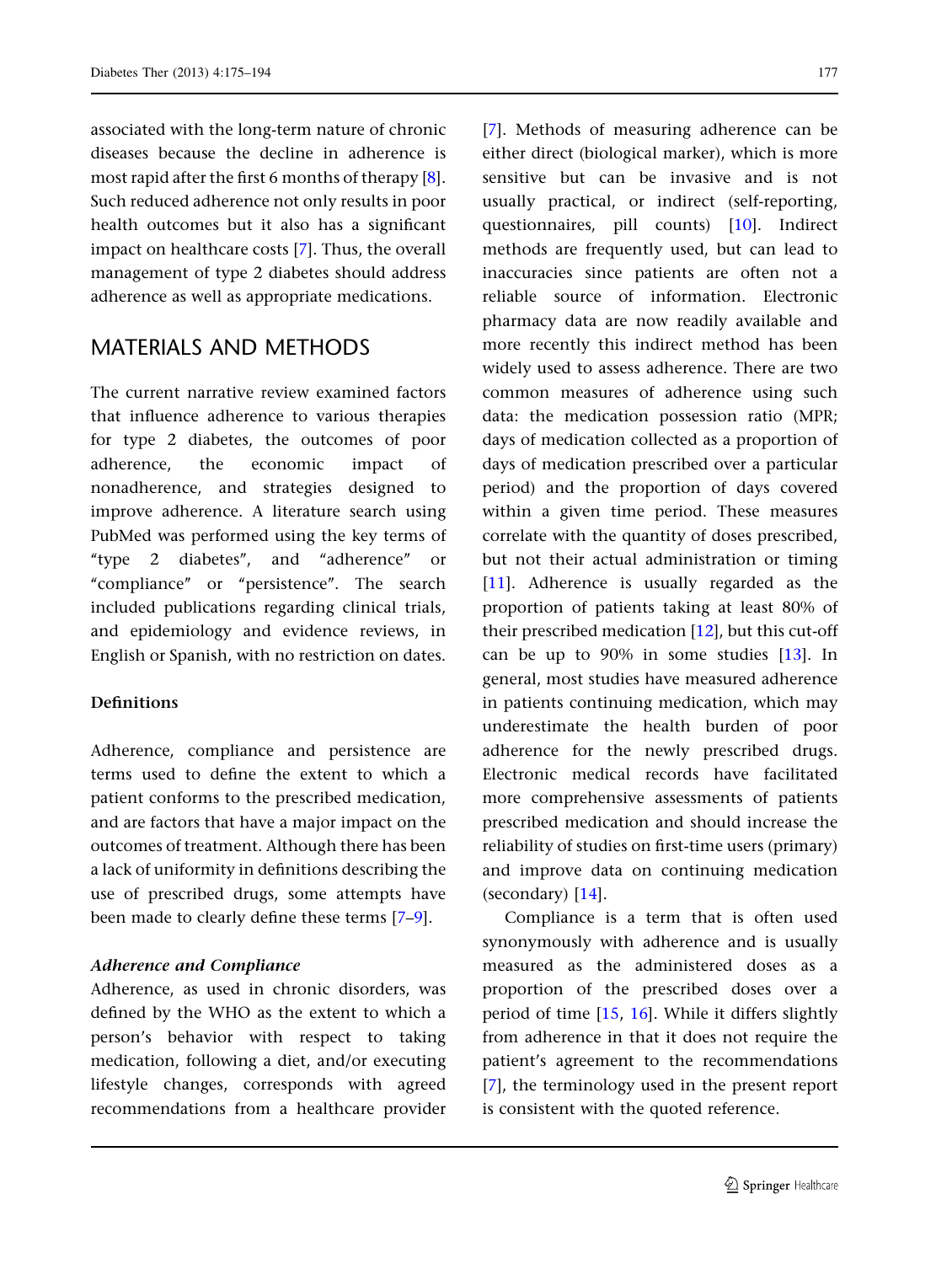### Persistence

The outcomes of treatment are affected not only by conformity with day-to-day treatment, but also by the length of time treatment is continued during the prescribed duration. Treatment persistence is usually defined as the duration of time that a patient continues treatment as a proportion of the prescribed duration [[9](#page-15-0)]. It is measured as either the proportion of patients who remain on treatment for a specified period or the mean number of days to treatment discontinuation.

# ADHERENCE TO RECOMMENDED **THERAPIES**

Despite the extensive therapy options available for various stages of type 2 diabetes, studies have indicated that less than 50% of patients achieve the glycemic goals recommended by the American Diabetes Association (ADA) and approximately two-thirds die prematurely of cardiovascular disease [\[17\]](#page-16-0). Although data from a study in the USA indicated an increase in the percentage of people with diagnosed diabetes who achieved glycemic, cardiovascular and lipid control from 7.0% to 12.2% during the period 1999 to 2006, adherence was still very low, with considerable room for improvement [\[1\]](#page-15-0).

### Diet and Exercise

Guidelines from the ADA and the European Association for the Study of Diabetes (EASD) stress the importance of diet and exercise in the treatment of all stages of type 2 diabetes [\[18\]](#page-16-0). Despite evidence for the benefits of exercise, adherence to long-term exercise programs can vary between 10% and 80%, particularly in the long term [[19](#page-16-0)]. There is

evidence that patients often have numerous cycles of weight loss and relapse before managing to maintain their weight loss, suggesting that healthcare professionals should consistently encourage therapeutic lifestyle changes [\[5,](#page-15-0) [18\]](#page-16-0). The factors that influence adherence to exercise include overuse injuries and lack of motivation [[20](#page-16-0)], and whether the activity is routinely monitored [[21](#page-16-0)]. However, in a survey of attitudes to adherence to diet and exercise, patients with type 2 diabetes and their diabetes educators viewed barriers differently [[22](#page-16-0)]. With regard to diet, patients expressed a dislike for foods included in meal plans, whereas the educators considered social influences as more important barriers. With respect to exercise, diabetes educators considered a lack of motivation and physical problems to be the prominent barriers to adherence, whereas patients reported barriers to be largely related to convenience, including factors such as the weather; however, only about one-quarter of the patients reported that they had been provided with an exercise plan [\[22\]](#page-16-0).

# Oral Hypoglycemic Agents

There are numerous reviews indicating the lack of adherence to treatment with one or more OHAs. It has been demonstrated that there is an inverse relationship between taking a prescribed OHA and  $HbA_{1c}$  level, with each 10% increase in OHA adherence associated with a decrease of 0.1% in  $HbA_{1c}$  ( $P<0.001$ ) [\[23\]](#page-16-0). Nevertheless, in an analysis of 11 retrospective studies between 1966 and 2003, adherence (defined in some of the studies as taking 90% of medication) to OHA therapy ranged from 36% to 93% in patients remaining on treatment for 6–24 months [[24](#page-16-0)]. Prospective analyses of adherence using electronic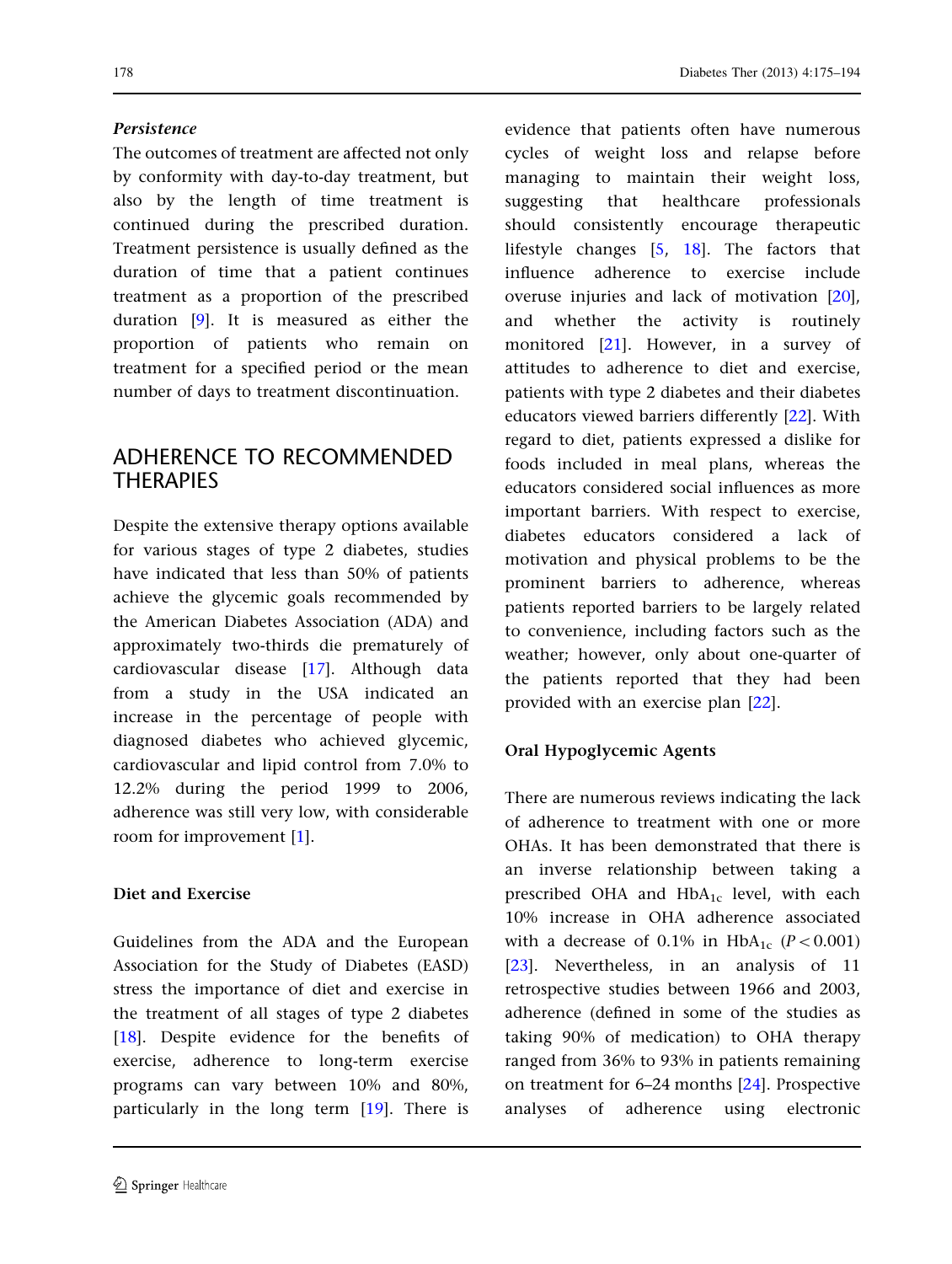monitoring indicated that patients took 61–85% of OHA doses as prescribed. In an extensive study of electronic records for various medications in patients with diabetes, among 8,191 patients prescribed glucoselowering therapies, only 39.6% were persistent after 24 months and 4.0% never filled their prescription (primary nonadherence), despite 53% having  $HbA_{1c}$  $\geq$ 7% [[14](#page-15-0)]. Using self-reported compliance, a prospective assessment of 11,896 patients treated with one or two OHAs found that only 46% of cases demonstrated optimal compliance [\[25\]](#page-16-0). In a more recent retrospective analysis of the health records of 2,741 patients with type 2 diabetes who had recently initiated OHA therapy, overall adherence was 81%, with 65% of patients having good adherence  $(≥80%$ of medication) [[23](#page-16-0)].

These variations in estimates of adherence between studies are due to a number of factors, including methodology for measurement of adherence, patient populations (socioeconomic effects) and differences in the cut-off point used for defining adherence. Data for the majority of these surveys included only secondary adherence and hence, the problem is likely to be greater than indicated if primary nonadherence was included. In a longitudinal retrospective cohort study that evaluated early nonadherence in new-user cohorts using electronic medical record data from 1992 to 2001, 90% of patients filled their first prescription for metformin or sulfonylurea within 30 days  $[26]$  $[26]$ . However, there were high rates of early discontinuation and, after 6 months, only 73% of patients continued therapy.

### Insulin

As diabetes progresses, insulin may be initiated alone or in addition to an OHA; patients may also be taking therapy for associated complications. In retrospective insulin studies, adherence was 62% and 64% for long-term and new-start insulin users, respectively [[24](#page-16-0)]. In insulin-naïve patients who were prescribed insulin, primary nonadherence, assessed from unfilled prescriptions, was reported for 4.5% of patients, and an additional 25.5% of patients never obtained a refill [\[14](#page-15-0), [27](#page-16-0)].

According to a study of 1,099 patients with type 2 diabetes who were treated with insulin in Scotland between 1995 and 2001, the average adherence to insulin treatment (measured as the percentage of the number of days per annum of insulin coverage) was 71% (Fig. 1) [\[28\]](#page-16-0). The level of adherence was a significant predictor of  $HbA_{1c}$ , indicating that improved adherence resulted in better glycemic control. In a Spanish study of 294 patients with type 2 diabetes, patients self-assessed their level of compliance using a questionnaire [[29](#page-16-0)]. The highest compliance was seen in patients taking only insulin (67%; Table [1](#page-5-0)), whereas the lowest compliance was in patients taking insulin plus an OHA (39%). Surprisingly, for patients taking only OHAs, the compliance level was similar for monotherapy and combination therapies.



Fig. 1 Number of patients adhering to insulin therapy (frequency) versus percent of the number of days of drug adherence per annum for 1,099 patients with type 2 diabetes mellitus in Scotland; reproduced with permission from Donnelly et al. [[28](#page-16-0)]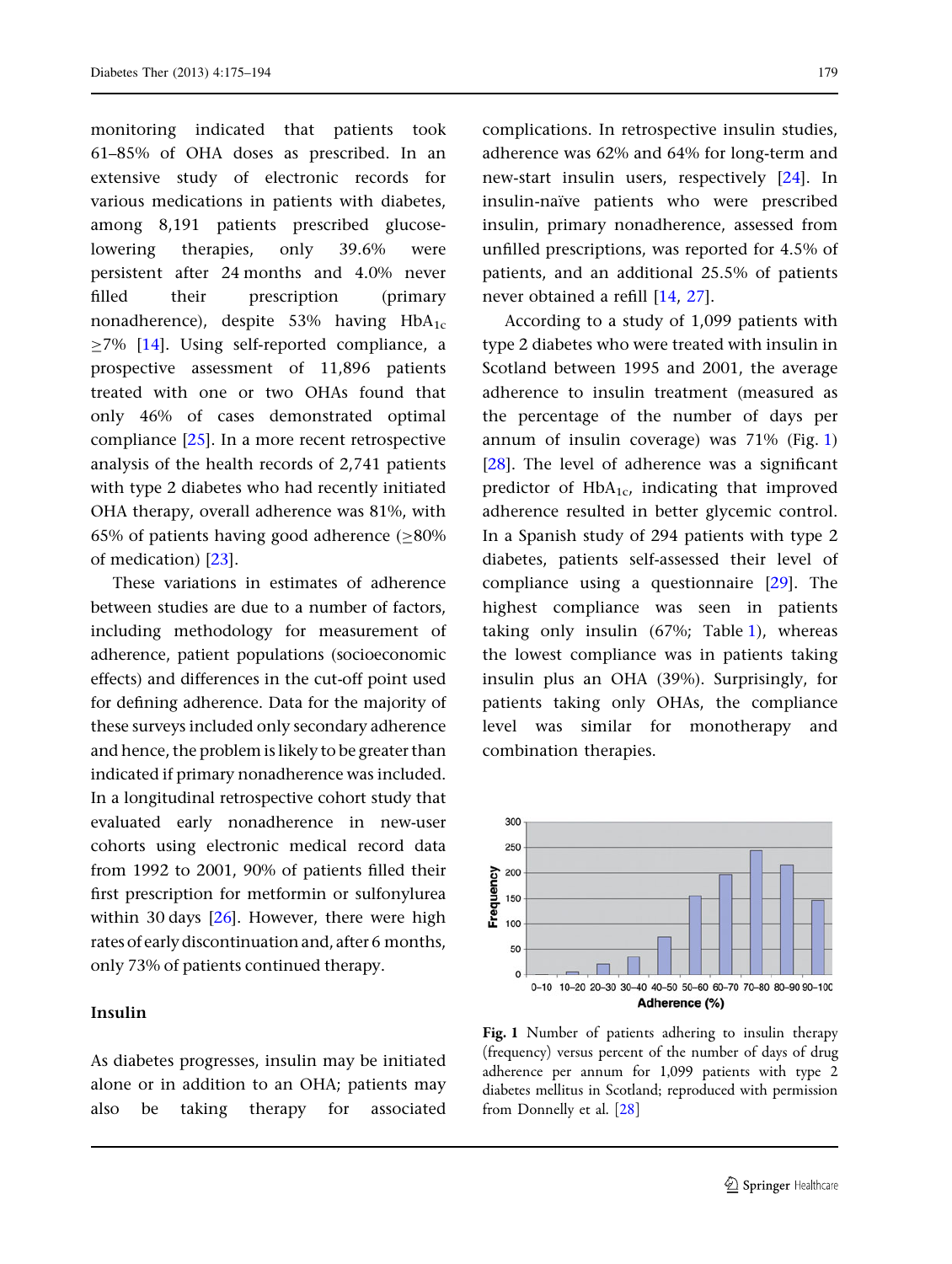|                        | All treatments Oral therapy |     |    | Insulin therapy                                          |    |    |
|------------------------|-----------------------------|-----|----|----------------------------------------------------------|----|----|
|                        |                             |     |    | Monotherapy Combination Monotherapy Combination Plus OHA |    |    |
| High compliance        | 50                          | 49  | 50 |                                                          |    | 39 |
| Moderate compliance 41 |                             | 4 I | 42 | 29                                                       | 29 | 47 |
| Low compliance         |                             | 10  |    |                                                          |    |    |

<span id="page-5-0"></span>Table 1 Percent of patients with reported level of treatment adherence by type of pharmacologic treatment; reproduced with permission from Yurgin et al. [\[29\]](#page-16-0)

OHA oral hypoglycemic agent

### Antihypertensives and Lipid-Lowering Therapies

Although a beneficial effect of glycemic control on microvascular and macrovascular complications has been observed, patients with type 2 diabetes generally still have an increased risk for cardiovascular complications. A meta-analysis of five prospective, randomized, controlled trials investigating intensive control of glucose in 33,040 participants with type 2 diabetes showed that 4.5% had non-fatal myocardial infarction, 7.0% had coronary heart disease, 3.4% had stroke and 8.8% had all-cause mortality during approximately 163,000 person-years of follow-up [\[30\]](#page-16-0). Nonfatal myocardial infarction and events associated with coronary heart disease can be reduced with intensive glucose-lowering treatment, but this involves more medications than conventional treatment [[30](#page-16-0)]. To counteract the complications associated with type 2 diabetes, therapy frequently includes medications for the control of blood pressure and lipid metabolism. Analysis of data from 840 patients showed that 629 (75%) had high adherence to antihypertensive monotherapy and these patients were 45% more likely to achieve blood pressure control than those with medium or low compliance [[31](#page-16-0)]. Adherence to statin therapy to control lipids in 6,462 patients with diabetes was also reported to be poor, with a decrease from 87% in the first 3 months to less than 50% from 6 months onwards [\[32\]](#page-16-0). Poor adherence was significantly correlated with the occurrence of subsequent coronary heart disease and stroke.

Electronic data from a study from January to June 2006 showed that 22.3% of 27,329 patients with diabetes did not become ongoing users of prescribed cardiometabolic therapies, a further 6.4% discontinued therapy and only 39% of the patients were persistent users at 24 months [\[14\]](#page-15-0). Only 33.2% of 6,426 patients prescribed a lipid-lowering therapy and 41.5% of patients prescribed an antihypertensive persisted with therapy at 24 months. Secondary assessments in the study showed that 28.9% of patients had poor adherence. When patients who were prescribed a new medication were assessed (primary adherence), 47.4% were found to have poor adherence levels.

# FACTORS INFLUENCING ADHERENCE

There are many potential reasons for nonadherence to medication and, frequently, more than one is present for any given patient. The reasons for medication adherence are multifactorial and difficult to identify; they include age, perception and duration of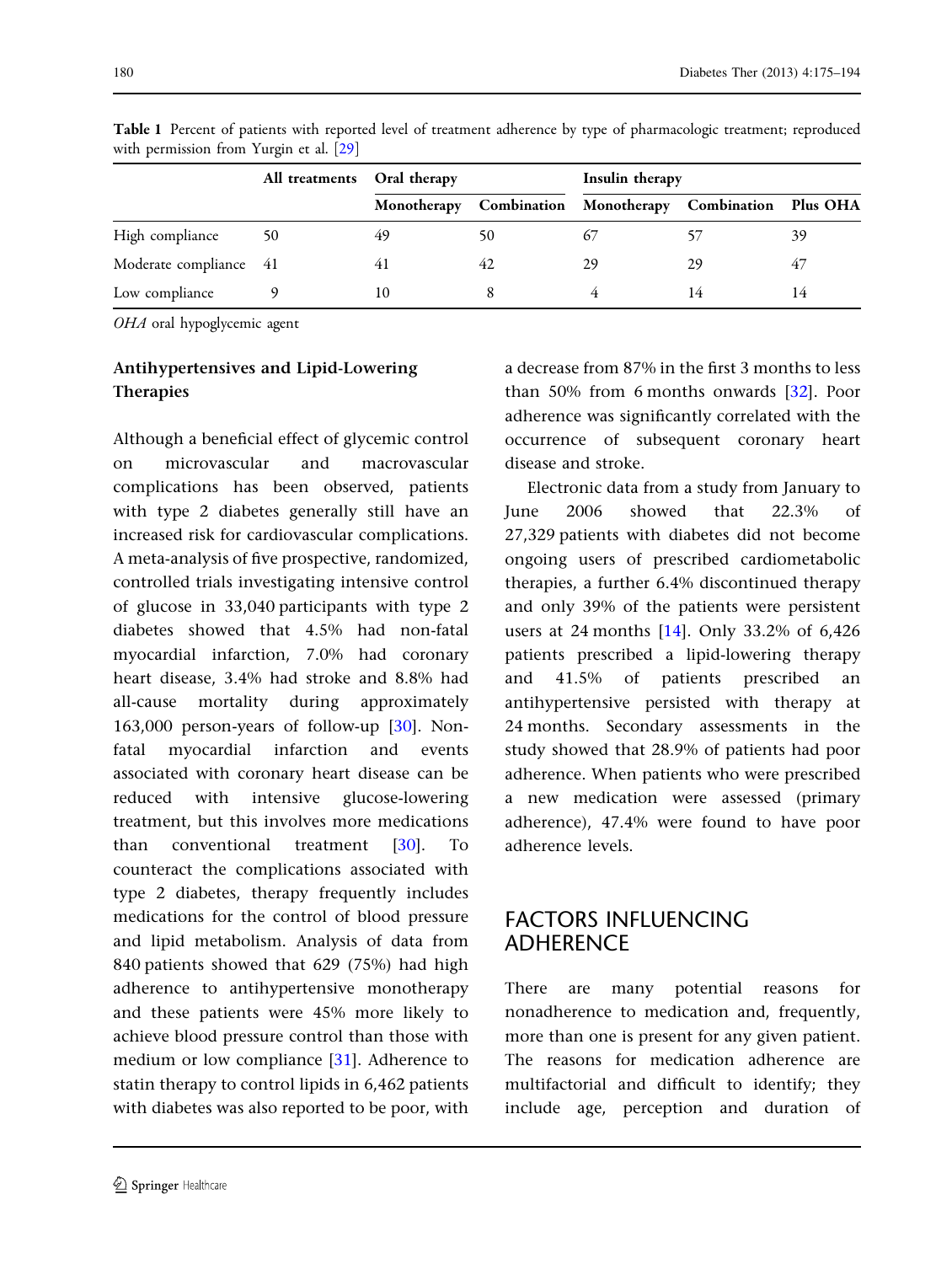disease, polytherapy, psychological factors, safety, tolerability, and cost. Some of these factors cannot be altered, although others are amenable to modification.

### Complexity of Dosing Regimens

The chronic progressive nature of type 2 diabetes means that once started, patients will not only take medication for life, but the complexity of the medication regimen is likely to increase over time. Over the last two decades, as understanding of the disease has increased steadily, there has been an increased complexity in the therapy administered. According to an assessment carried out in the USA, where the number of prescriptions issued between 1991 and 2000 was measured, the number of patients who had at least five prescriptions increased from 18.2% to 29.9%  $(P<0.001)$  [[6\]](#page-15-0). Indeed, multifactorial medication for diabetes and related complications can involve up to 10 tablets per day [\[33\]](#page-16-0), and there is no doubt that the complexity of treatments has a profound influence on adherence [[34](#page-16-0)]. For example, in a study of patients starting bisphosphonates for osteoporosis, an increasing burden of comorbidities, including diabetes, was shown to be associated with decreased compliance with medications [[35](#page-16-0)].

In general, patients with type 2 diabetes begin pharmacotherapy with metformin, but progress to more than one prescribed OHA to maintain glycemic control [\[5,](#page-15-0) [18\]](#page-16-0). There have been a number of studies of compliance with OHAs and the majority indicate that adherence declines as the number of drugs increases [\[36\]](#page-16-0). Because type 2 diabetes is progressive, and oral therapies fail to control  $HbA_{1c}$  over time, most patients will eventually resort to injectable regimens and adherence to these is low [[37](#page-16-0)].

### Safety and Tolerability

Nonadherence could also be due to adverse events associated with medications. The majority of patients with type 2 diabetes are overweight or obese at diagnosis, and some of the current therapeutic options are associated with weight gain and hypoglycemia. In a retrospective study of 294 patients, obese or severely obese patients were 2.2 times more likely to have low or moderate compliance compared with non-obese patients [95% confidence interval (CI)  $1.31-3.74$ ;  $P = 0.002$ ] [\[38\]](#page-16-0). From a meta-analysis of five studies, it was concluded that intensive treatment of type 2 diabetes, where targets for  $HbA_{1c}$  are lower, can significantly reduce  $HbA_{1c}$  level compared with conventional treatment, and may be associated with a reduction of cardiovascular events and myocardial infarction [\[39\]](#page-16-0). However, recent results from large clinical trials have indicated that intensive glucose control does not reduce macrovascular disease in older patients with long-standing diabetes [\[40\]](#page-16-0) and may be associated with increased mortality [[41](#page-17-0)]. Intensive treatment has also resulted in a higher body mass index and an increased incidence of severe hypoglycemia [[39](#page-16-0), [41](#page-17-0)]. Medication-related weight gain and increased cardiovascular risk associated with intensive treatment are significant predictors of medication nonadherence [\[42](#page-17-0)].

Other less serious side effects, such as gastrointestinal problems, may also affect adherence. Extended-release metformin was associated with significantly less gastrointestinal events than immediate-release metformin, and adherence was significantly greater in patients who used the extendedrelease formulation than in those who took the immediate-release medication [[43](#page-17-0)].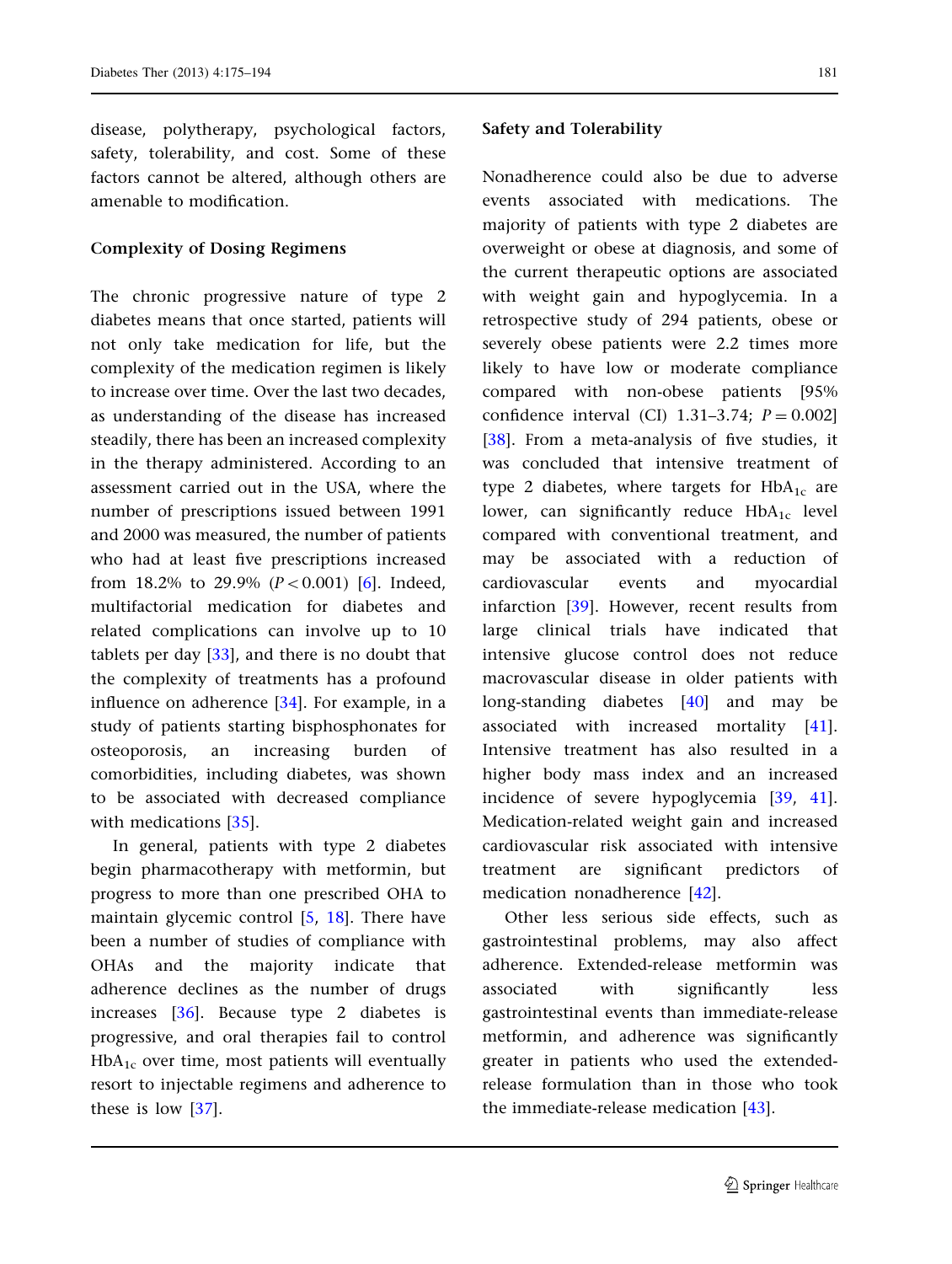It is important to take into account such tolerability issues when considering long-term therapy. In a survey of data from 2,074 patients with type 2 diabetes taking more than one OHA, but not insulin, between 2006 and 2008 in the USA, the majority (71.7%) had experienced at least one tolerability issue (hypoglycemia, constipation/diarrhea, headaches, weight gain and water retention) in the prior 2 weeks and 49.7% had experienced more than two issues [\[44\]](#page-17-0). The association between the number of tolerability issues and the likelihood of nonadherence was significant  $(r = 0.20, P < 0.01)$  and each additional tolerability issue was associated with 28% greater probability of nonadherence.

#### Perceptions of Medication

The perception of efficacy in terms of treatment can also have a significant effect on adherence. In a study of 49 patients with type 1 and 108 patients with type 2 diabetes, perceptions of glycemic control and prevention of cardiovascular complications were associated with adherence to insulin, lipid-lowering and antihypertensive medications, as well as exercise and diet [\[45\]](#page-17-0). The authors concluded that patients hold specific mental models about diabetes treatments, which are associated with adherence. In a study of statin treatment in patients with diabetes, adherence was worst in those who considered themselves at lowest risk for cardiovascular disease at the start [[32](#page-16-0)]. An exploratory survey among 121 patients with type 2 diabetes showed that 32.8% thought medication would cause unpleasant side effects and 13.9% thought it would lead to weight gain, and these factors were associated with reduced medication adherence [[46](#page-17-0)].

There is considerable resistance among patients to the initiation of injection regimens.

In the Diabetes Attitudes, Wishes and Needs  $(DAWN)$  study, 48% of insulin-naïve patients with type 2 diabetes perceived insulin initiation as a failure to adequately manage their disease [\[47\]](#page-17-0). Efficacy of insulin was perceived to be low and only about one-fifth of the patients and one-half of the physicians believed that insulin would improve management of the diabetes. Psychological insulin resistance was seen in another study of insulin-naïve patients  $[48]$  $[48]$  $[48]$ . Patients unwilling to accept insulin reported an objection to lifelong insulin use and, compared with patients willing to accept insulin, were more likely to see its use as due to their failure to control the disease. In patients newly prescribed with insulin, 35% who were nonadherent believed that insulin caused harm and frequently felt that the risks and benefits of insulin had not been adequately explained [[27](#page-16-0)]. The most common reasons given for failing to initiate insulin were plans to change health behavior (25%), injection phobia (13%), negative impact on work (9%), concerns about long-term medication use (9%), inconvenience (6%), and not believing insulin was necessary (6%). In a prospective self-report survey of 100 adult insulin-naïve patients with type 2 diabetes, 33% were unwilling to take insulin due to concerns regarding hypoglycemia, the permanent need for insulin therapy, less flexibility and feelings of failure [\[49\]](#page-17-0).

#### Economic Considerations

In lower-income groups, the cost of medications can be a reason for a lack of adherence. A cross-sectional analysis of baseline information from 77 patients in a randomized, controlled diabetes intervention study in the USA showed that 34% of patients stated that paying for medications was a reason for the lack of adherence [[50](#page-17-0)]. In a study in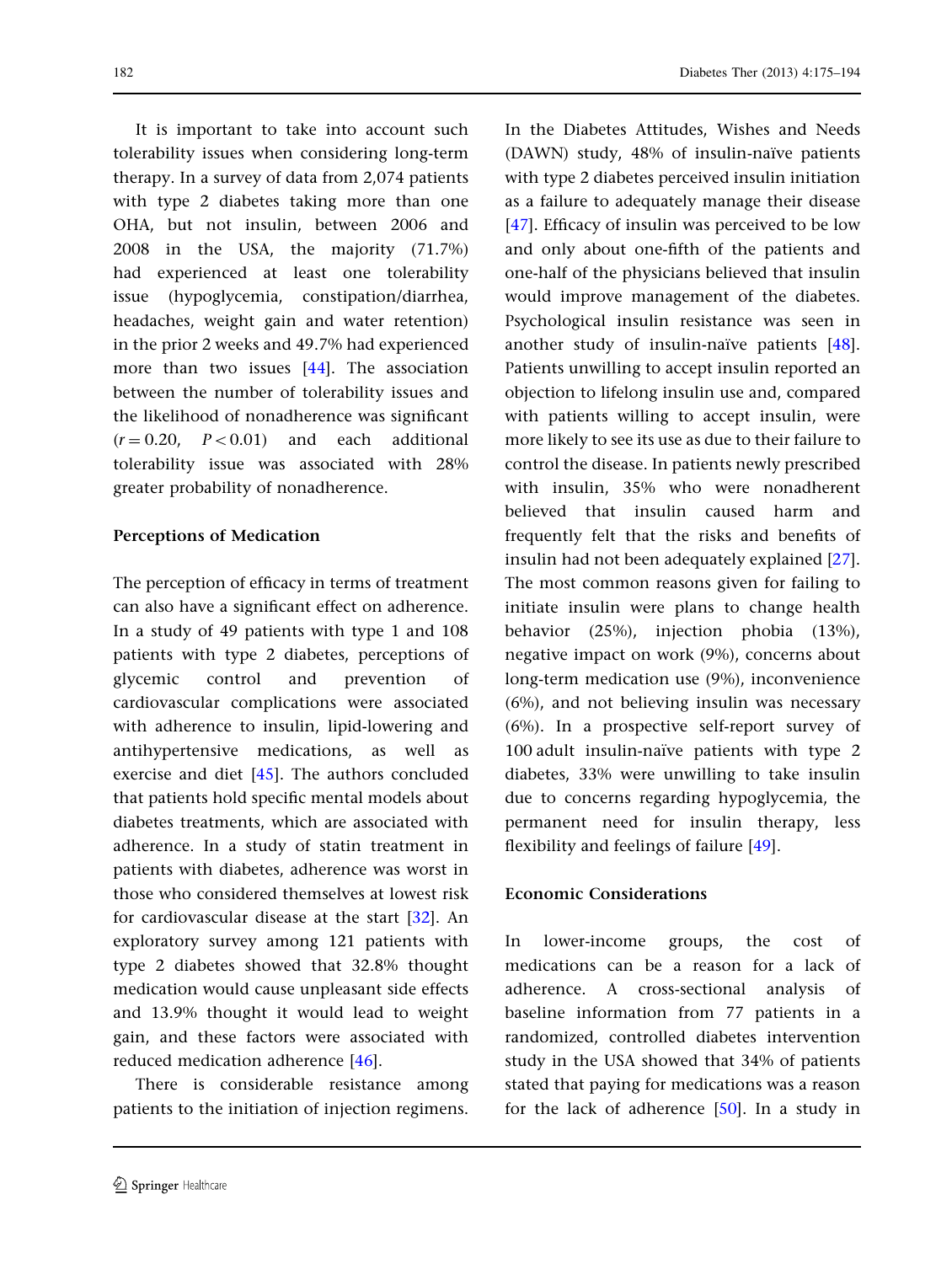France, a multivariate regression analysis was used to examine factors associated with adherence, which were determined from a patient-reported questionnaire [[51](#page-17-0)]. Poor adherence was significantly associated with financial difficulties as well as a number of social factors such as taking the medications alone, a need for information, and lack of family or social support.

There have been many trials of educational intervention methods involving allied health professionals, which have resulted in increased adherence where benefits outweigh the costs associated with the intervention [\[52,](#page-17-0) [53\]](#page-17-0). However, the effects of such interventions are inconsistent between studies and more research of methods to reduce nonadherence and validate cost effectiveness for diabetes is required [\[54\]](#page-17-0).

#### Patient–Provider Interaction

Interaction between patients with diabetes and their healthcare providers has also been shown to have an impact on adherence to medication. In the French ENTRED study of adherence from a self-administered questionnaire, good adherence was significantly associated with follow-up by a diabetes specialist and a good relationship between patients and physicians [\[51](#page-17-0)]. A poor relationship between the patient and provider was reported significantly more frequently by patients with poor adherence to medications and glucose monitoring, and was associated with higher  $HbA_{1c}$  levels [[55](#page-17-0)].

In the multinational DAWN study, the patient relationship with the healthcare provider and having a diabetes nurse at the premises were positively correlated with adherence to both medication and lifestyle regimens [[56](#page-17-0)]. It was suggested that communication between patients and

healthcare providers resolved patient distress, and patients were more informed about treatment options and decisions, which improved adherence and glycemic control.

# OUTCOMES OF POOR ADHERENCE

### Clinical Consequences

The main consequence of poor adherence to medications for glycemic control is decreased glycemic control, leading to the known complications of diabetes, including microvascular and macrovascular diseases and altered lipid metabolism [[5\]](#page-15-0). For example, in a retrospective cohort study of 11,532 patients in which medication adherence was calculated as the proportion of days covered for filled prescriptions of OHAs, antihypertensives and statins, multivariate analyses showed that medication nonadherence was associated with higher  $HbA_{1c}$ , blood pressure, and LDL cholesterol levels [[57](#page-17-0)]. Such changes lead to an increased risk of morbidity and mortality [[17](#page-16-0)]. In the above cohort study, the increased risks for allcause hospitalization (odds ratio [OR] 1.58; 95% CI 1.38-1.81;  $P < 0.001$ ) and all-cause mortality (OR 1.81; 95% CI 1.46-2.23;  $P < 0.001$ ) were significant (Table [2\)](#page-9-0) [\[57\]](#page-17-0). In a study of 15,984 patients with insulin-treated type 2 diabetes in the UK, medication noncompliance, as assessed by the attending physician or nurse over a 30-month period of observation, was an independent risk factor for all-cause mortality (hazard ratio after adjustment for confounding factors 1.58; 95% CI 1.17–2.14) [[58](#page-17-0)].

### Economic Impact

The health-related costs associated with type 2 diabetes morbidity and mortality are continually increasing and are exacerbated by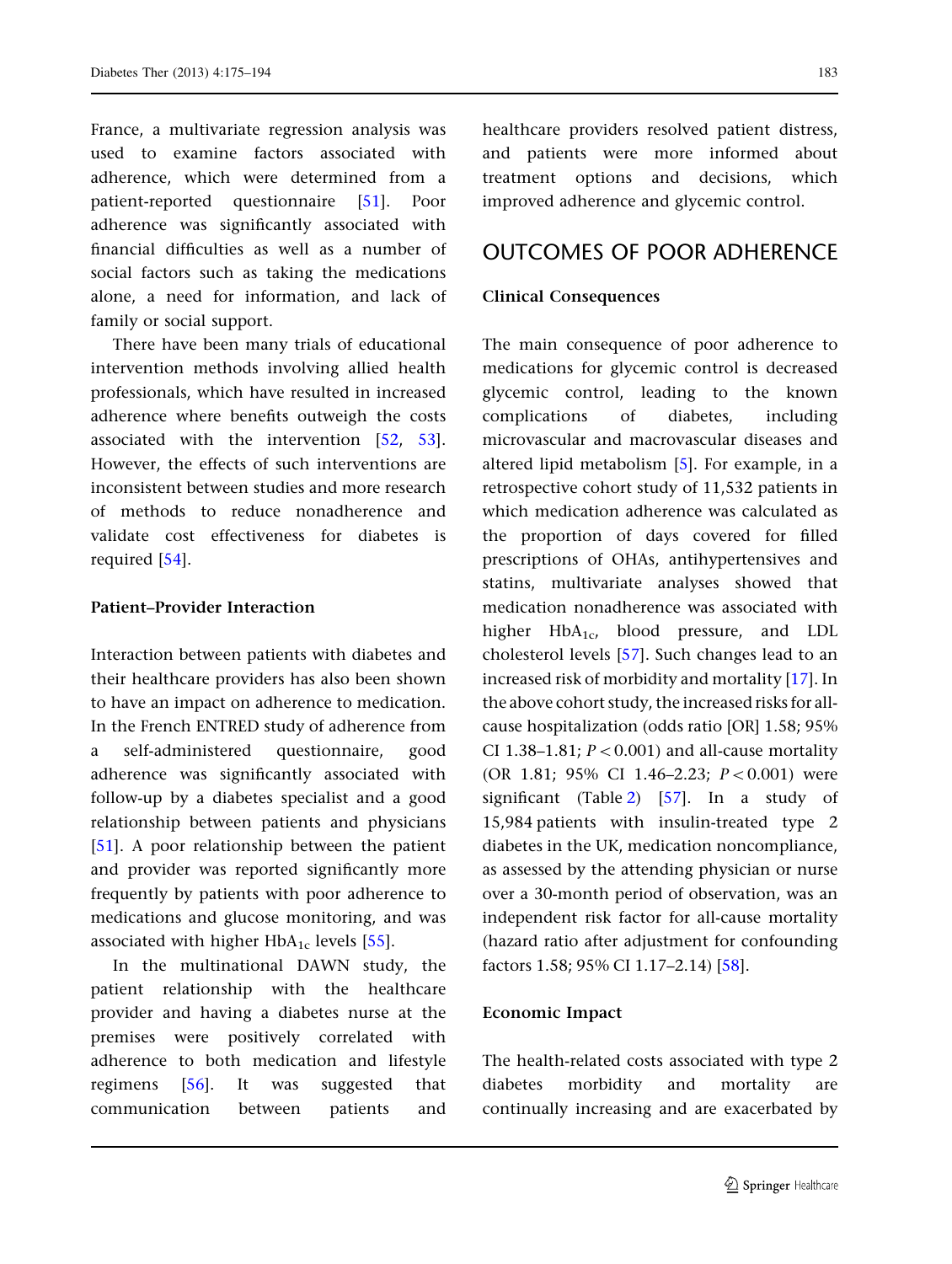|                         | No. of patients | Nonadherent   | Odds ratio (95% confidence interval) |                                                  |  |
|-------------------------|-----------------|---------------|--------------------------------------|--------------------------------------------------|--|
|                         |                 | patients, (%) | All-cause<br>mortality <sup>a</sup>  | <b>All-cause</b><br>hospitalization <sup>a</sup> |  |
| All therapy             | 11,532          | 21.3          | $1.81(1.46-2.23)$                    | $1.58(1.38-1.81)$                                |  |
| Oral antihyperglycemics | 7,883           | 20.3          | $1.39(1.07-1.82)$                    | $1.38(1.21-1.58)$                                |  |
| Antihypertensives       | 6,217           | 19.1          | $1.58(1.22 - 2.05)$                  | $1.44(1.24 - 1.67)$                              |  |
| Statins                 | 6,486           | 24.8          | $2.07(1.54 - 2.80)$                  | $1.39(1.18-1.63)$                                |  |

<span id="page-9-0"></span>Table 2 Association between medication nonadherence and outcomes; adapted with permission from Ho et al. [[57](#page-17-0)]

<sup>a</sup> Unselected multivariable models were constructed to maximally adjust for confounding, and included sex, age, comorbidities, medication, blood pressure, low density lipoprotein cholesterol and  $HbA_{1c}$ ; odds ratios and 95% confidence intervals were calculated for each independent variable in the multivariable models

resultant long-term complications. It was estimated in the USA in 2007 that the direct and indirect cost of diabetes was \$218 billion per year [[59](#page-17-0)]. The median annual costs for individuals with diet-controlled type 2 diabetes who had no other complications were estimated to be \$1,700 for men and \$2,100 for women [\[60\]](#page-17-0). Estimates for Spain in 2002 indicated that the direct healthcare costs for diabetic patients were  $\epsilon$ 2.4 to  $\epsilon$ 2.7 billion, which corresponded to between 6.3% and 7.4% of the total national healthcare system expenditure [\[61\]](#page-17-0). Hospital costs contributed most to the expenditure (€933 million), followed by non-insulin and nonantihyperglycemic drugs ( $\epsilon$ 777 to  $\epsilon$ 932 million). The costs of insulin and OHAs were much lower (€311 million), as were primary care visits ( $\epsilon$ 181 to  $\epsilon$ 272 million), specialized visits ( $E127$  to  $E145$  million), and disposable elements  $(670 \text{ to } 681 \text{ million})$  [\[61\]](#page-17-0).

There have been a number of analyses of the effect of adherence on costs and, in an analysis of seven studies, an inverse correlation between hospitalization costs and adherence was shown [\[16\]](#page-15-0). In a retrospective study of more than 100,000 patients with type 2 diabetes in which mean adherence to one or more OHAs ranged from 61.3% to 73.8% during 2 years of followup, annual all-cause healthcare costs were increased by \$336 for nonadherent metformin users and by \$1,509 for nonadherent sulfonylurea users, compared with adherent patients [\[62\]](#page-17-0). The authors concluded that a return on investment was possible by increasing the adherence to antidiabetic therapies.

Using propensity score methods to assess the effect of adherence on costs, the rate of hospitalization decreased from 15% to 11.5% when antidiabetic drug adherence was increased from 50% to 100% [\[63\]](#page-17-0). Increased adherence resulted in a mean increase in antidiabetic drug spending of \$776 per patient per year; however, the cost saving for averted hospitalizations was \$886 per patient per year, providing a cost offset of \$1.14 per \$1.00 spent.

# IMPROVING ADHERENCE

In 2003, the WHO emphasized that ''increasing the effectiveness of adherence interventions may have a far greater impact on the health of the population than any improvement in specific medical treatments'' [[7\]](#page-15-0). Until now, interventions aimed at improving medication adherence have only been partially successful, which may in part be due to the multifactorial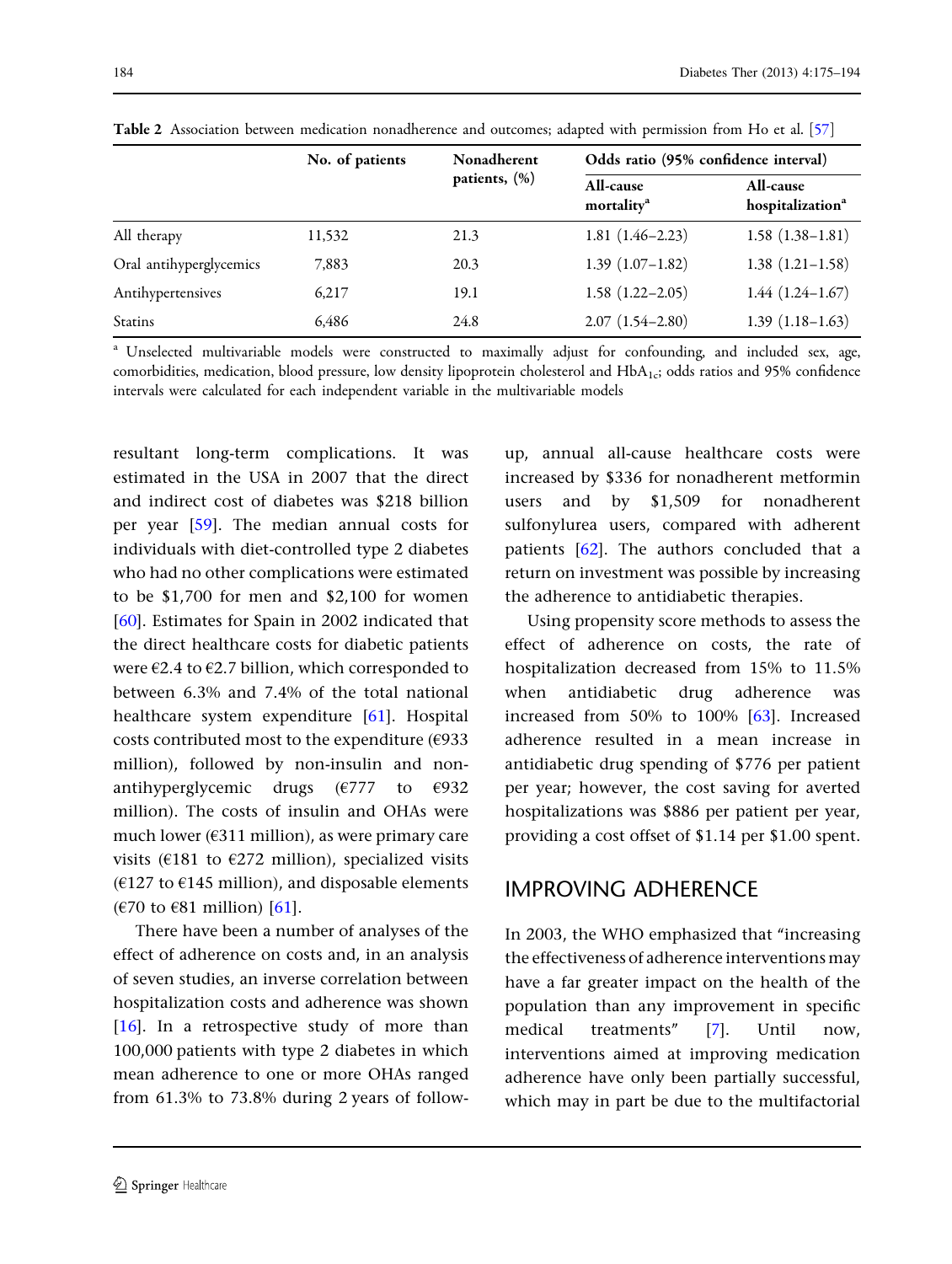nature of adherence. In addition to reducing medication complexity, factors such as better patient information, education and motivation have been shown in a recent study in Spain to be associated with improved adherence [\[64\]](#page-17-0). Factors that affect adherence and that are associated with improvement are summarized in Table 3.

### Perceived Improvement

It is probable that patients who achieve glycemic control with fewer adverse events, such as weight gain and hypoglycemia, are more likely to remain adherent to medications. A number of currently available antidiabetic medications are effective in lowering glucose but some, including insulin, sulfonylureas and thiazolidinediones, are associated with weight gain and/or hypoglycemia. Some newer medications, such as dipeptidyl peptidase-4 (DPP-4) inhibitors and glucagon-like peptide-1 (GLP-1) receptor agonists, have improved records in relation to these side effects. The observed reduction in weight gain shown by GLP-1 receptor agonists potentially reduces adverse cardiovascular outcomes and could contribute to better adherence [[65](#page-18-0), [66\]](#page-18-0).

### Reducing Complexity

Once a regimen of glucose-lowering medications has been established, patients are largely responsible for day-to-day management of their glycemic control. This normally involves a daily routine that many patients have difficulties in following [[67](#page-18-0), [68](#page-18-0)]. Modifications might involve decreasing the number of therapies and frequency of therapy, and altering the route of administration, although this is not always straightforward. A reduction in non-fatal myocardial infarction and events associated with coronary heart disease can be achieved with intensive glucose-lowering treatment, but involves more medications than conventional treatment [[30](#page-16-0)]. A meta-regression analysis also indicated that intensive treatment for glycemic and cardiovascular control significantly reduces the risk of diabetes-related complications [[39](#page-16-0)], although such treatment may require three to ten tablets per day [\[69\]](#page-18-0). In the ACCORD trial, an intensive glucose-lowering treatment was related to a higher frequency of both minor and major hypoglycemia compared with conventional therapy. It was not clear whether

Table 3 Factors that have been shown to reduce adherence and factors associated with improvement in adherence to medications taken by patients with type 2 diabetes

| Factors associated with reduced adherence                                                    | Factors associated with improved adherence                                                                                       |  |  |
|----------------------------------------------------------------------------------------------|----------------------------------------------------------------------------------------------------------------------------------|--|--|
| Polypharmacy, complexity of medication regimens<br>and injectable medications                | Reduced treatment complexity, fixed-dose combinations and<br>decreased frequency of administration                               |  |  |
| Associated adverse events, including weight gain<br>cardiovascular problems and hypoglycemia | Medications that are weight-neutral or weight reducing, and with<br>glucose-dependent effects, leading to decreased hypoglycemia |  |  |
| Perceptions of efficacy and safety (both patients<br>and healthcare providers)               | Education and increased knowledge                                                                                                |  |  |
| Economic considerations                                                                      | Ensure benefits outweigh costs                                                                                                   |  |  |
| Patient-healthcare provider relationship                                                     | Improved continuity of care, and increased communication<br>through websites and electronic records                              |  |  |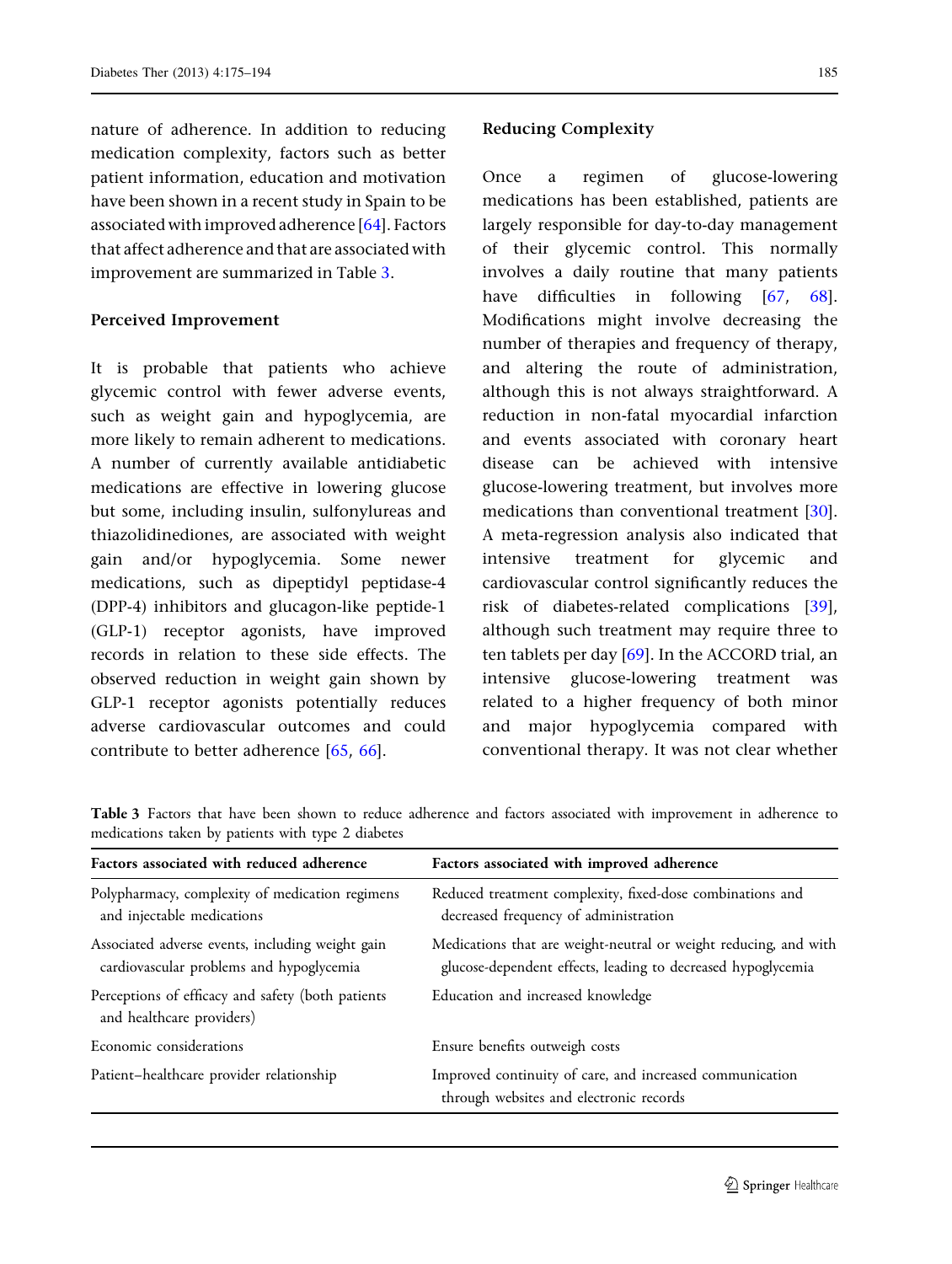the hypoglycemia had an impact on the increased mortality observed in the intensively treated group [[18](#page-16-0)].

There is considerable evidence of decreased adherence related to polytherapy and multiple daily-dosing schedules in various medical disorders. For example, an analysis of 76 studies of electronic monitoring showed that the mean dose-taking compliance declined significantly ( $P < 0.001$ ) as the number of daily doses increased (Fig. 2) [\[70\]](#page-18-0). Currently, there are a number of fixed-dose combinations of agents for the treatment of hyperglycemia in type 2 diabetes, which simplify administration regimens and increase patient adherence compared with equivalent combinations of separate tablets [\[71\]](#page-18-0).

In a database analysis of 17 studies carried out between 1998 and 2009, adherence was reported in 7 studies and was 10–13% higher for single-tablet, fixed-dose formulations than loose-dose regimens in patients with type 2 diabetes starting combination therapy [[72](#page-18-0)]. Only one study in that analysis showed no



Fig. 2 Dose-taking compliance by frequency of administration per day, using pooled data from published reports included in Claxton et al. [\[70\]](#page-18-0). <sup>a</sup>Once daily versus threetimes daily,  $P = 0.008$ . <sup>b</sup>Once daily versus four-times daily,  $P < 0.001$ . <sup>c</sup>Twice daily versus four-times daily,  $P < 0.001$ . Points show mean and standard deviation

adherence advantage for combination therapy. The decrease in adherence was greater in patients who switched from monotherapy to loose-dose combination therapy (10%) than in those who switched to fixed-tablet combination therapy  $(1.5\% \t P<0.001)$ . Patients on fixed-dose combinations used fewer healthcare resources, and had decreased healthcare costs and increased life expectancy compared with those on loose-dose combinations [[72](#page-18-0)]. Similar results were obtained in a review of 11 retrospective studies where there was a 16% improvement in adherence in patients converting from polytherapy to a single combination tablet [\[24\]](#page-16-0), and a 12.4% improvement in adherence was reported in another study of 22,332 patients receiving either fixed-dose combination therapy or dual therapy [[73](#page-18-0)]. The increased adherence using fixed-dose combinations is associated with improved outcomes. A meta-analysis of studies of therapies for type 2 diabetes showed that fixed-dose combinations resulted in a significantly greater decrease in  $HbA_{1c}$  than the equivalent co-administered dual therapies (pooled mean difference  $-0.53\%$ ,  $P < 0.001$ ), and there was an associated increase in adherence, determined by MPR, with the fixed-dose combination therapy [\[74\]](#page-18-0). Data from a physician-interview study indicated that the decision to prescribe a fixed-dose combination was associated with improved treatment satisfaction among patients [[75](#page-18-0)]. Physicians were less likely to prescribe a fixeddose combination as the  $HbA_{1c}$  level increased. However,  $HbA_{1c}$  was 0.25% lower for patients on a fixed-dose combination versus an equivalent free-form combination, and  $HbA_{1c}$ was 0.42% lower for patients perceived by the physician as 'fairly compliant' compared with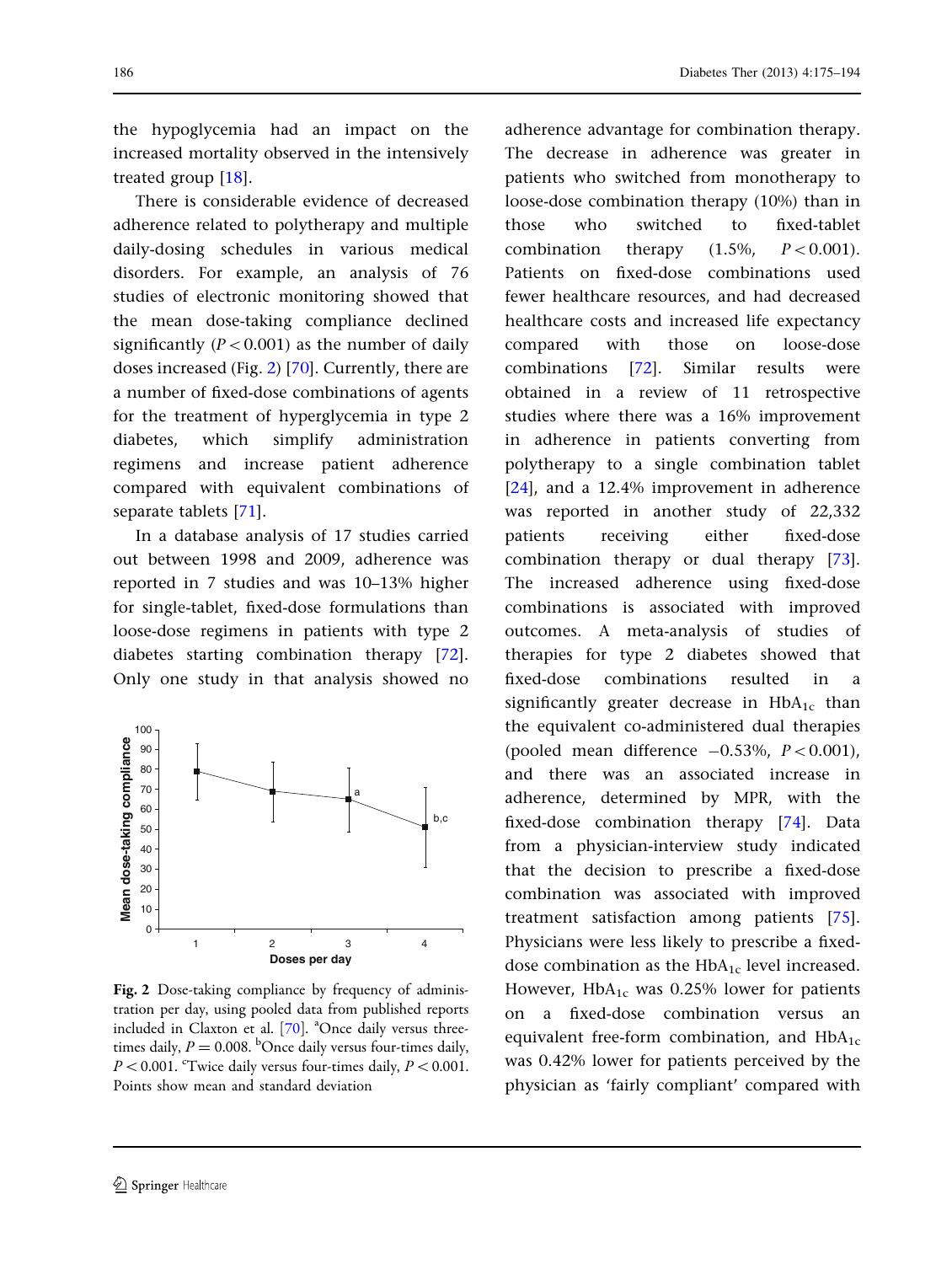patients perceived by the physician as 'poorly' or 'not at all compliant'; these two factors were additive, with no interaction, and the authors suggested that giving a fixed-dose combination to poorly compliant patients could improve both compliance and  $HbA_{1c}$  level [\[75\]](#page-18-0).

In patients with type 2 diabetes, the number of doses required per day has also been shown to influence adherence. In a review of a pharmacy claims database, patients on oncedaily regimens had higher adherence (61%) than those on twice-daily regimens (52%) [[76\]](#page-18-0). A prospective assessment of 11,896 patients with type 2 diabetes treated with either one or two OHAs showed that  $HbA_{1c}$  level was positively correlated with daily-dosing frequency of these agents [\[25\]](#page-16-0). Another study of 4,802 patients found that reducing multipleadministration treatments from 69.5% to 56.8% of the patients and increasing once-daily dosing from 12% to 58.4% led to an increase from 44% to 69.5% of patients achieving optimal compliance with therapy after 6 months [\[77\]](#page-18-0).

Adherence to injectable regimens is lower than to oral drugs and many patients with diabetes are reluctant to start injections, despite the importance of glycemic control. Some of the barriers to injectable medications can be overcome by education and counseling, but resistance and clinical inertia remain a problem associated with the lifelong nature of the disease [[47](#page-17-0), [48](#page-17-0)]. There have been many improvements in insulin therapy over the years that have increased adherence, such as the use of pen-like devices compared with conventional syringe and needles. Other improvements have included the nature of the insulin preparation. For example, in a study of modern premixed insulins administered three times per day to 115 outpatients with type 2 diabetes, mean  $HbA_{1c}$  levels, fasting blood glucose, serum triglycerides and the frequency of minor hypoglycemic episodes all decreased, and weight was unchanged, after 2.9 years [[78](#page-18-0)]. The number of non-compliant patients decreased significantly from 34% to 22%  $(P = 0.001)$  during premixed insulin treatment versus previous administration of OHA and/or basal, prandial or separate basal-bolus insulins.

Similar outcomes have been observed in studies of other chronic diseases. In a general review of 20 studies published between 1986 and 2007, significantly higher adherence rates were seen in patients using less frequently dosed medications ( $P < 0.05$ ) in 15 of the 20 studies [\[79\]](#page-18-0). It is of interest that weekly compared with daily dosing also increased adherence. In an analysis of 11 trials, adherence was 8.8–12% higher for once-weekly dosing than for oncedaily dosing [\[80\]](#page-18-0). In the treatment of major depressive disorder, patient compliance was better with once-weekly (85.9%) compared with daily (79.4%) fluoxetine treatment  $[81]$  $[81]$  $[81]$ , and similar observations were made with bisphosphonate treatment for osteoporosis [\[82\]](#page-18-0). Nevertheless, when adherence was poor not all studies demonstrated improvements with less frequent dosing [[52](#page-17-0)]. Although the frequency of dosing appeared to have a significant impact on adherence in most cases, efficacy and safety also remained an important determinant of patient preference [[83](#page-18-0)].

In a survey of 1,516 patients with type 2 diabetes, 46.8% reported that they would prefer a once-weekly injectable medication rather than a daily regimen; current injection users were more than twice as likely to agree as non-injection users (73.1% versus 31.5%;  $P < 0.001$  [\[84\]](#page-18-0).

### Education and Intervention

A literature review of studies of older patients with type 2 diabetes or cardiovascular disease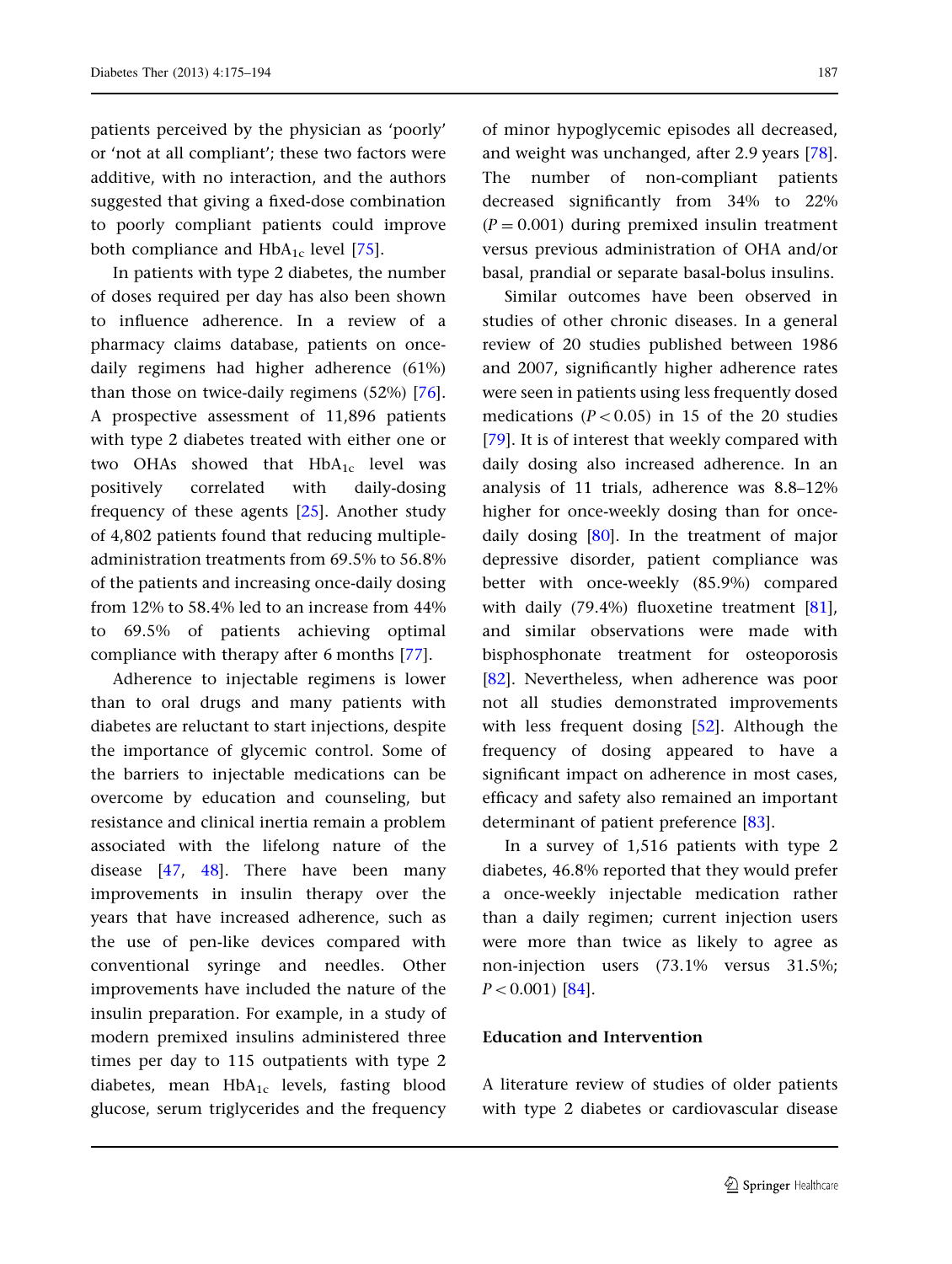found an inconsistent relationship between adherence and health literacy, defined as a patient's ability to understand the information needed to appropriately manage their disease [\[85\]](#page-18-0). The authors concluded that measures to improve health literacy may not necessarily increase medication adherence. However, diabetes self-management education is regarded as essential for patients with type 2 diabetes [\[5](#page-15-0), [18\]](#page-16-0). When adherence education was added to pharmacotherapy for 172 patients with uncontrolled diabetes, mean fasting blood glucose and  $HbA_{1c}$  values of patients in the intervention group decreased significantly compared with those in the control group  $(P<0.001)$  after 3 months [[86](#page-18-0)]. However, data from a comprehensive literature review suggested that such interventions did not improve adherence if it was already high [\[52](#page-17-0)].

Improving continuity of care (COC) for patients with type 2 diabetes through better patient–physician relationships and greater information sharing has also been shown to be associated with increased adherence and improved outcomes [\[87\]](#page-18-0). For patients with a high versus a low score for COC, the OR for adherence (defined from MPR  $>80\%$ ) was 3.37 (95% CI 3.15–3.60). In a study of elderly patients, the OR for receiving inappropriate drugs was 0.44 (95% CI 0.43–0.45) for patients with the highest versus the lowest COC, and the OR for duplicated medication was 0.22 (95% CI 0.22–0.23)  $[88]$ . There was also a reduction in likelihood of hospitalization, and the results indicated that improved COC was associated with a significant decrease in overall healthcare expenditure.

In a randomized trial where patients received up to 10 telephone calls from their health educator at 4- to 6-week intervals over 1 year, there was a significant improvement in

medication adherence for the patients who were on OHAs. However, this intervention was not effective in those patients taking insulin [\[89\]](#page-19-0). Newer methods to increase communication and relationships between patients and healthcare providers are being developed using resources such as electronic medical records [[90](#page-19-0)] and websites [[91](#page-19-0)], and it is anticipated that these will result in improved medication adherence.

#### Co-payment and Adherence

For patients with diabetes, the average annual costs per patient were shown in a study in Italy to be lower for fixed-dose combination therapies than either monotherapy or dual therapies [[92\]](#page-19-0). Similar to other therapeutic areas, the cost of medications for diabetes increases continually. One method of slowing the rise in healthcare costs is to increase the levels of co-payment by patients. A study in Australia showed that when co-payments under the pharmaceutical benefits scheme increased by 24% in 2005, there was a significant decrease in dispensing volumes of various medications, including those for diabetes and cardiovascular disease [[93](#page-19-0)]. A United States study of levels of co-payment for OHAs [\[94\]](#page-19-0) showed a persistent reduction in previously established OHA use when the increased cost sharing was more than \$10 per 30-day supply. Another United States study demonstrated that a cost-sharing increase of \$10 was associated with a 5.4% decrease in adherence to OHAs; the decreased adherence was associated with an increase in diabetesrelated complications and resultant costs [[95](#page-19-0)]. Conversely, a reduction in co-payment from \$15.3 to \$10.1 for diabetes medications was associated with increased adherence, from 75.3% to 82.6% [\[96\]](#page-19-0).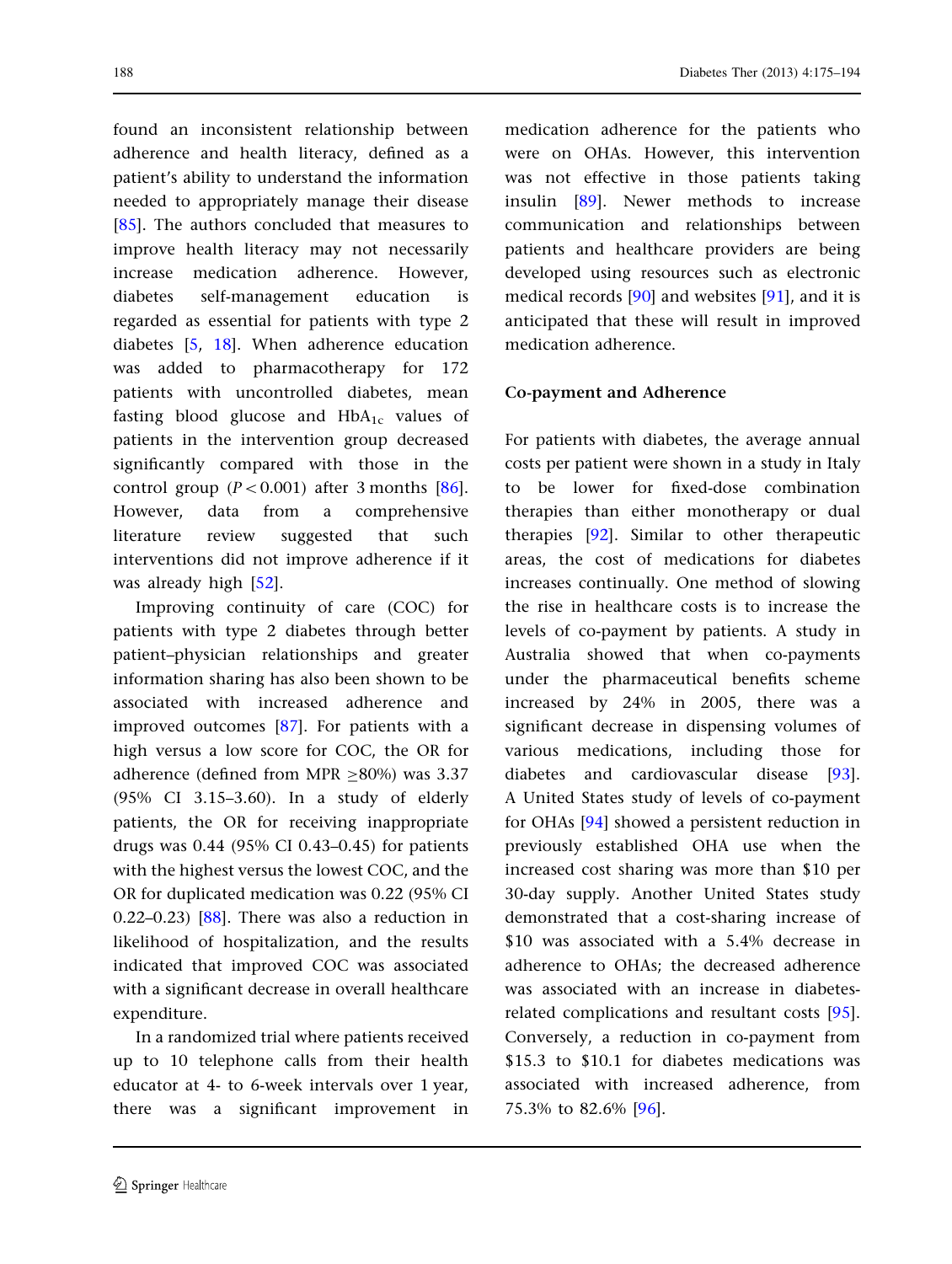Financial incentives have been suggested as a means of increasing compliance with medications, although they are not applicable to all patients [[97\]](#page-19-0). Reducing copayments for statins in Medicare beneficiary patients with diabetes was associated with increased adherence and reduced medical costs, particularly in high-risk cases [[98\]](#page-19-0). Limiting the payments that patients are required to make may increase adherence and could reduce the overall long-term costs.

# **CONCLUSION**

It is evident from many studies that type 2 diabetes is a progressive disease and pharmacologic treatment is essential to maintain glycemic control and reduce adverse cardiovascular outcomes. Even though adherence to medications leads to beneficial outcomes, it is often poor. There are numerous reasons for poor adherence including age, social and psychological factors, education and a lack of understanding of the long-term benefits of treatment, the complexity of the medication regimen, cost of medication and negative treatment perceptions. Poor communication between doctor and patient, adverse outcomes such as weight gain and hypoglycemia, and failure of clinicians to modify medications appropriately can also affect adherence. New innovative methods are needed to assist those patients who fail in their medication compliance [\[54\]](#page-17-0). Measures to increase patient satisfaction and counteract a lack of adherence must be multifactorial; strategies should include a reduction in the complexity of the prescription regimen, educational initiatives, improved doctor– patient communication, reminder systems and reduced costs.

# BULLET-POINT SUMMARY

- Adherence to therapy is defined as the extent to which a person's behavior in taking medication, following a diet, and/or executing lifestyle changes, corresponds with agreed recommendations from a healthcare provider.
- Patients presenting with type 2 diabetes mellitus are initially encouraged to maintain a healthy diet and exercise regimen, followed by early medication that generally includes one or more oral antidiabetic drugs and later may include an injectable treatment.
- Recommended glycemic goals are achieved by less than 50% of patients, which may be associated with reduced adherence to therapies, and may lead to complications of diabetes over time.
- Adherence to long-term exercise programs can vary between 10% and 80%. Data from different studies show that adherence to oral hypoglycemic agents (OHA) ranged from 36% to 93% in patients remaining on treatment for 6–24 months. In retrospective insulin studies, adherence was 62% and 64% for long-term and new-start insulin users, respectively.
- Reasons for nonadherence to therapies include age, information, perception and duration of disease, complexity of dosing regimen, polytherapy, psychological factors, safety, tolerability and cost.
- Measures to increase therapy adherence in type 2 diabetes include reducing complexity by fixed-dose combinations and less frequent dosing requirements, using medications with improved safety profile, educational initiatives, improved patienthealthcare provider communication and social support, which may help to reduce costs.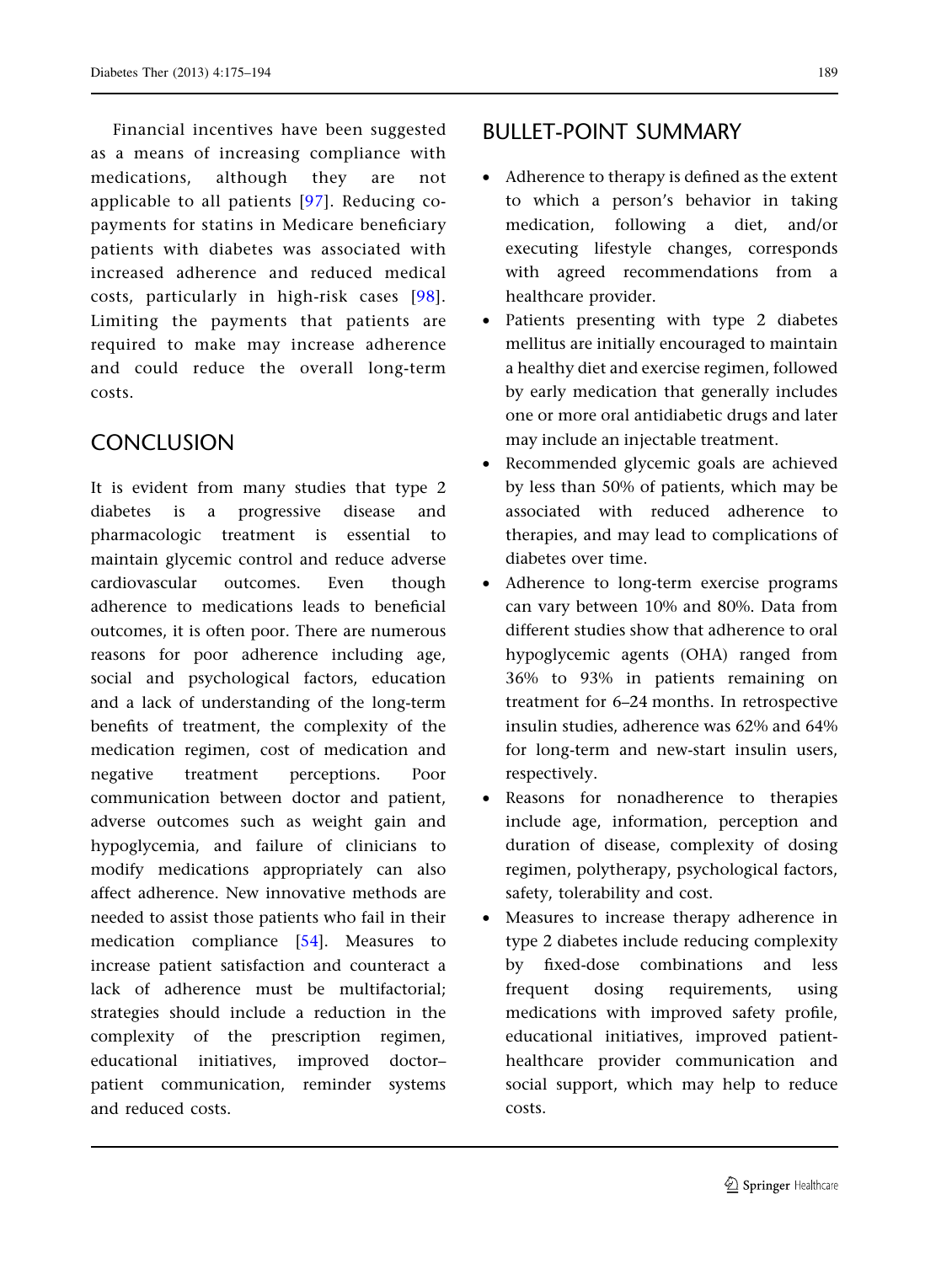# <span id="page-15-0"></span>ACKNOWLEDGMENTS

The authors would like to thank Dr Peter Bates, Cambridge Medical Writing Services, UK for editorial assistance in the preparation of the manuscript, funded by Eli Lilly and Company. The article processing charges for this article were funded by Eli Lilly and Company. The authors meet the criteria for authorship as recommended by the International Committee for Medical Journal Editors (ICMJE), were responsible for all content and editorial decisions, and were involved in all stages of the manuscript preparation. Dr. Garcia-Pérez is the guarantor of this article and takes responsibility for the integrity of the work as a whole.

Conflict of interest. L.E. Garcia-Pérez, M. A´lvarez and T. Dilla are employees of Eli Lilly and Company, Spain. V. Gil-Guillén and D. Orozco-Beltrán report no conflict of interest.

Open Access. This article is distributed under the terms of the Creative Commons Attribution Noncommercial License which permits any noncommercial use, distribution, and reproduction in any medium, provided the original author(s) and the source are credited.

# **REFERENCES**

- 1. Cheung BM, Ong KL, Cherny SS, Sham PC, Tso AW, Lam KS. Diabetes prevalence and therapeutic target achievement in the United States, 1999 to 2006. Am J Med. 2009;122:443–53.
- 2. International Diabetes Federation. Diabetes and impaired glucose tolerance. IDF Diabetes Atlas, 5th ed. Brussels, Belgium: International Diabetes Federation, 2012.
- 3. King DE, Mainous AG, Carnemolla M, Everett CJ. Adherence to healthy lifestyle habits in US adults, 1988–2006. Am J Med. 2009;122:528–34.
- 4. Vivian EM. Type 2 diabetes in children and adolescents—the next epidemic? Curr Med Res Opin. 2006;22:297–306.
- 5. American Diabetes Association. Standards of medical care in diabetes: 2013. Diabetes Care. 2013;36(Suppl 1):S11–66.
- 6. Grant RW, Pirraglia PA, Meigs JB, Singer DE. Trends in complexity of diabetes care in the United States from 1991 to 2000. Arch Intern Med. 2004;164:1134–9.
- 7. World Health Organization: Adherence to longterm therapies. Evidence for action. Geneva: World Health Organization; 2003.
- 8. Osterberg L, Blaschke T. Adherence to medication. N Engl J Med. 2005;353:487–97.
- 9. Cramer JA, Roy A, Burrell A, et al. Medication compliance and persistence: terminology and definitions. Value Health. 2008;11:44–7.
- 10. Guillausseau P-J. Impact of compliance with oral antihyperglycemic agents on health outcomes in type 2 diabetes mellitus: a focus on frequency of administration. Treat Endocrinol. 2005;4: 167–75.
- 11. Ho PM, Bryson CL, Rumsfeld JS. Medication adherence: its importance in cardiovascular outcomes. Circulation. 2009;119:3028–35.
- 12. Caro JJ, Ishak KJ, Huybrechts KF, Raggio G, Naujoks C. The impact of compliance with osteoporosis therapy on fracture rates in actual practice. Osteoporos Int. 2004;15:1003–8.
- 13. Donnan PT, MacDonald TM, Morris AD. Adherence to prescribed oral hypoglycaemic medication in a population of patients with type 2 diabetes: a retrospective cohort study. Diabet Med. 2002;19:279–84.
- 14. Karter AJ, Parker MM, Moffet HH, Ahmed AT, Schmittdiel JA, Selby JV. New prescription medication gaps: a comprehensive measure of adherence to new prescriptions. Health Serv Res. 2009;44:1640–61.
- 15. Steiner JF, Prochazka AV. The assessment of refill compliance using pharmacy records: methods, validity, and applications. J Clin Epidemiol. 1997;50:105–16.
- 16. Breitscheidel L, Stamenitis S, Dippel FW, Schöffski O. Economic impact of compliance to treatment with antidiabetes medication in type 2 diabetes mellitus: a review paper. J Med Econ. 2010;13:8–15.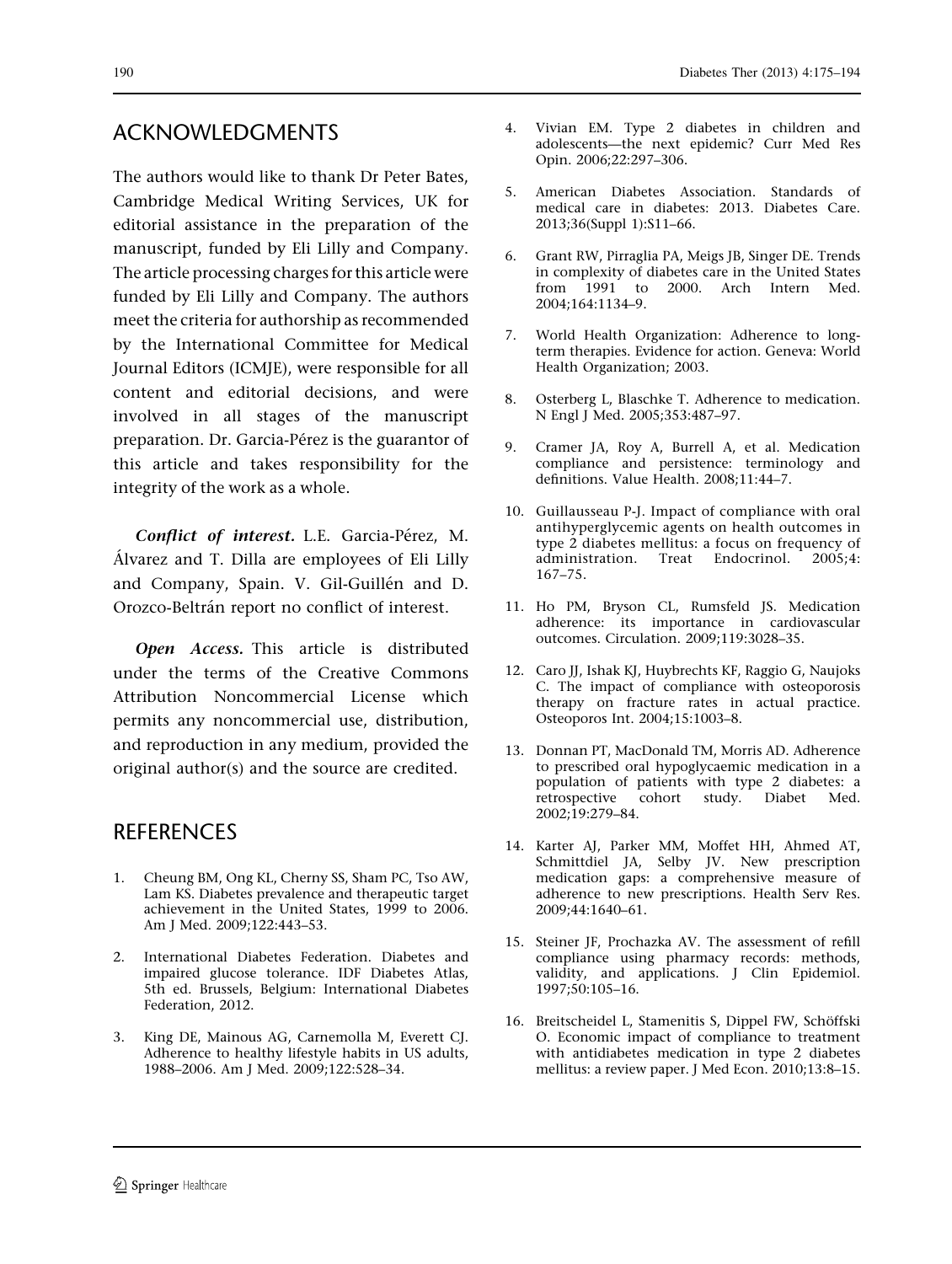- <span id="page-16-0"></span>17. Bailey CJ, Kodack M. Patient adherence to medication requirements for therapy of type 2 diabetes. Int J Clin Pract. 2011;65:314–22.
- 18. Inzucchi SE, Bergenstal RM, Buse JB, et al. Management of hyperglycaemia in type 2 diabetes: a patient-centered approach. Position statement of the American Diabetes Association (ADA) and the European Association for the Study of Diabetes (EASD). Diabetologia. 2012;55: 1577–96.
- 19. Praet SF, van Loon LJ. Exercise therapy in type 2 diabetes. Acta Diabetol. 2009;46:263–78.
- 20. Praet SF, van Rooij ES, Wijtvliet A, et al. Brisk walking compared with an individualised medical fitness programme for patients with type 2 diabetes: a randomised controlled trial. Diabetologia. 2008;51:736–46.
- 21. Dunstan DW, Vulikh E, Owen N, Jolley D, Shaw J, Zimmet P. Community center-based resistance training for the maintenance of glycemic control in adults with type 2 diabetes. Diabetes Care. 2006;29:2586–91.
- 22. Schultz JA, Sprague MA, Branen LJ, Lambeth S. A comparison of views of individuals with type 2 diabetes mellitus and diabetes educators about barriers to diet and exercise. J Health Commun. 2001;6:99–115.
- 23. Rozenfeld Y, Hunt JS, Plauschinat C, Wong KS. Oral antidiabetic medication adherence and glycemic control in managed care. Am J Manag Care. 2008;14:71–5.
- 24. Cramer JA. A systematic review of adherence with medications for diabetes. Diabetes Care. 2004;27:1218–24.
- 25. Guillausseau P-J. Influence of oral antidiabetic drugs compliance on metabolic control in type 2 diabetes: a survey in general practice. Diabetes Metab. 2003;29:79–81.
- 26. Trinacty CM, Adams AS, Soumerai SB, et al. Racial differences in long-term adherence to oral antidiabetic drug therapy: a longitudinal cohort study. BMC Health Serv Res. 2009;9:24.
- 27. Karter AJ, Subramanian U, Saha C, et al. Barriers to insulin initiation: the translating research into action for diabetes insulin starts project. Diabetes Care. 2010;33:733–5.
- 28. Donnelly LA, Morris AD, Evans JM; DARTS/MEMO collaboration. Adherence to insulin and its association with glycaemic control in patients with type 2 diabetes. QJM. 2007;100:345–50.
- 29. Yurgin NR, Boye KS, Dilla T, Suriñach NL, Llach XB. Physician and patient management of type 2 diabetes and factors related to glycemic control in Spain. Patient Prefer Adherence. 2008;2:87–95.
- 30. Ray KK, Seshasai SR, Wijesuriya S, et al. Effect of intensive control of glucose on cardiovascular outcomes and death in patients with diabetes mellitus: a meta-analysis of randomised controlled trials. Lancet. 2009;373:1765–72.
- 31. Bramley TJ, Gerbino PP, Nightengale BS, Frech-Tamas F. Relationship of blood pressure control to adherence with antihypertensive monotherapy in 13 managed care organizations. J Manag Care Pharm. 2006;12:239–45.
- 32. Donnelly LA, Doney AS, Morris AD, Palmer CN, Donnan PT. Long-term adherence to statin treatment in diabetes. Diabet Med. 2008;25:850–5.
- 33. Gaede P, Vedel P, Larsen N, Jensen GV, Parving HH, Pedersen O. Multifactorial intervention and cardiovascular disease in patients with type 2 diabetes. N Engl J Med. 2003;348:383–93.
- 34. Mateo JF, Gil-Guillén VF, Mateo E, Orozco D, Carbayo JA, Merino J. Multifactorial approach and adherence to prescribed oral medications in patients with type 2 diabetes. Int J Clin Pract. 2006;60:422–8.
- 35. Curtis JR, Xi J, Westfall AO, et al. Improving the prediction of medication compliance: the example of bisphosphonates for osteoporosis. Med Care. 2009;47:334–41.
- 36. Thayer S, Arondekar B, Harley C, Darkow TE. Adherence to a fixed-dose combination of rosiglitazone/glimepiride in subjects switching from monotherapy or dual therapy with a thiazolidinedione and/or a sulfonylurea. Ann Pharmacother. 2010;44:791–9.
- 37. Cooke CE, Lee HY, Tong YP, Haines ST. Persistence with injectable antidiabetic agents in members with type 2 diabetes in a commercial managed care organization. Curr Med Res Opin. 2010;26:231–8.
- 38. Dilla T, Costi M, Boye KS, et al. The impact of obesity in the management and evolution of diabetes mellitus. Rev Clin Esp. 2008;208:437–43.
- 39. Mannucci E, Monami M, Lamanna C, Gori F, Marchionni N. Prevention of cardiovascular disease through glycemic control in type 2 diabetes: a meta-analysis of randomized clinical trials. Nutr Metab Cardiovasc Dis. 2009;19:604–12.
- 40. Terry T, Raravikar K, Chokrungvaranon N, Reaven PD. Does aggressive glycemic control benefit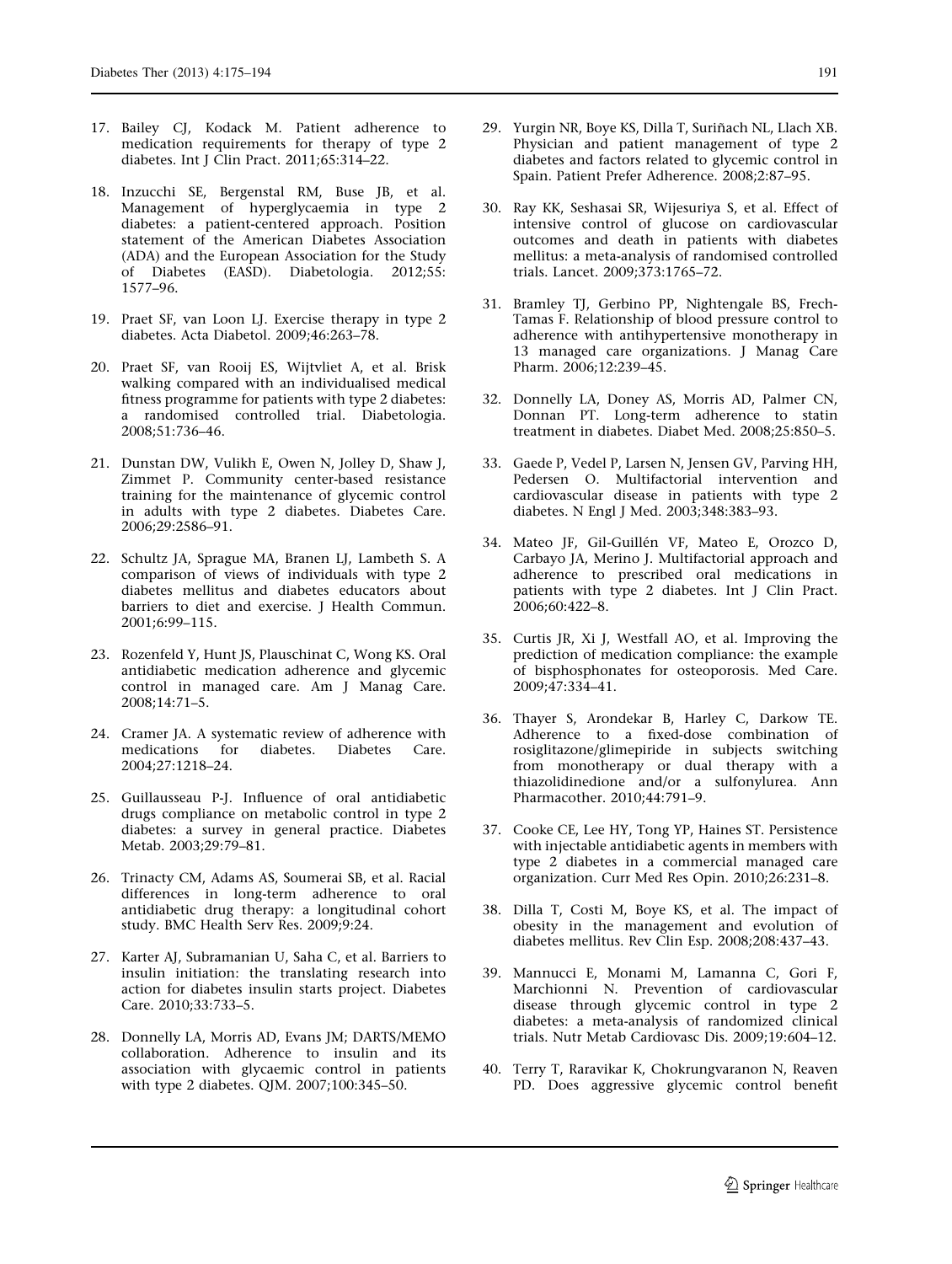<span id="page-17-0"></span>macrovascular and microvascular disease in type 2 diabetes? Insights from ACCORD, ADVANCE, and VADT. Curr Cardiol Rep. 2012;14:79–88.

- 41. Skyler JS, Bergenstal R, Bonow RO, et al. Intensive glycemic control and the prevention of cardiovascular events: implications of the ACCORD, ADVANCE, and VA diabetes trials. Circulation. 2009;119:351–7.
- 42. Hauber AB, Mohamed AF, Johnson FR, Falvey H. Treatment preferences and medication adherence of people with Type 2 diabetes using oral glucoselowering agents. Diabet Med. 2009;26:416–24.
- 43. Donnelly LA, Morris AD, Pearson ER. Adherence in patients transferred from immediate release metformin to a sustained release formulation: a population-based study. Diabetes Obes Metab. 2009;11:338–42.
- 44. Pollack MF, Purayidathil FW, Bolge SC, Williams SA. Patient-reported tolerability issues with oral antidiabetic agents: associations with adherence; treatment satisfaction and health-related quality of life. Diabetes Res Clin Prac. 2010;87:204–10.
- 45. Broadbent E, Donkin L, Stroh JC. Illness and treatment perceptions are associated with adherence to medications, diet, and exercise in diabetic patients. Diabetes Care. 2011;34:338–40.
- 46. Farmer A, Kinmonth AL, Sutton S. Measuring beliefs about taking hypoglycaemic medication among people with type 2 diabetes. Diabet Med. 2006;23:265–70.
- 47. Peyrot M, Rubin RR, Khunti K. Addressing barriers to initiation of insulin in patients with type 2 diabetes. Primary Care Diabetes. 2010;4(Suppl 1):S11–8.
- 48. Woudenberg YJ, Lucas C, Latour C. Scholte op Reimer WJ. Acceptance of insulin therapy: a long shot? Psychological insulin resistance in primary care. Diabet Med. 2012;29:796–802.
- 49. Larkin ME, Capasso VA, Chen CL, et al. Measuring psychological insulin resistance: barriers to insulin use. Diabetes Educ. 2008;34:511–7.
- 50. Odegard PS, Gray SL. Barriers to medication adherence in poorly controlled diabetes mellitus. Diabetes Educ. 2008;34:692–7.
- 51. Tiv M, Viel J-F, Mauny F, et al. Medication adherence in type 2 diabetes: the ENTRED study 2007, a French population-based study. PLoS ONE. 2012;7:e32412.
- 52. Doggrell SA. Does intervention by an allied health professional discussing adherence to medicines

improve this adherence in type 2 diabetes? Diabet Med. 2010;27:1341–9.

- 53. Boren SA, Fitzner KA, Panhalkar PS, Specker JE. Costs and benefits associated with diabetes education: a review of the literature. Diabetes Educ. 2009;35:72–96.
- 54. Haynes RB, Ackloo E, Sahota N, McDonald HP, Yao X. Interventions for enhancing medication adherence. Cochrane Database Syst Rev. 2008;(2):CD000011.
- 55. Ciechanowski PS, Katon WJ, Russo JE, Walker EA. The patient–provider relationship: attachment theory and adherence to treatment in diabetes. Am J Psychiatry. 2001;158:29–35.
- 56. Rubin RR, Peyrot M, Simnerio LM. Health care and patient-reported outcomes: results of the crossnational Diabetes Attitudes, Wishes and Needs (DAWN) study. Diabetes Care. 2006;29:1149–55.
- 57. Ho PM, Rumsfeld JS, Masoudi FA, et al. Effect of medication nonadherence on hospitalization and mortality among patients with diabetes mellitus. Arch Intern Med. 2006;166:1836–41.
- 58. Currie CJ, Peyrot M, Morgan CL, et al. The impact of treatment noncompliance on mortality in people with type 2 diabetes. Diabetes Care. 2012;35: 1279–84.
- 59. Dall T, Zhang Y, Chen Y, Quick WW, Yang WG, Fogli J. The economic burden of diabetes. Health Aff. 2010;29:297–303.
- 60. Brandle M, Zhou H, Smith BR, et al. The direct medical cost of type 2 diabetes. Diabetes Care. 2003;26:2300–4.
- 61. Oliva J, Lobo F, Molina B, Monereo S. Direct health care costs of diabetic patients in Spain. Diabetes Care. 2004;27:2616–21.
- 62. Hansen RA, Farley JF, Droege M, Maciejewski ML. A retrospective cohort study of economic outcomes and adherence to monotherapy with metformin, pioglitazone, or a sulfonylurea among patients with type 2 diabetes mellitus in the United States from 2003 to 2005. Clin Ther. 2010;32:1308–19.
- 63. Encinosa WE, Bernard D, Dor A. Does prescription drug adherence reduce hospitalizations and costs? The case of diabetes. Adv Health Econ Health Serv Res. 2010;22:151–73.
- 64. Carratalá-Munuera MC, Gil-Guillen VF, Orozco-Beltrán D, et al. Barriers associated with poor control in Spanish diabetic patients. A consensus study. Int J Clin Pract 2013. doi:[10.1111/ijcp.](http://dx.doi.org/10.1111/ijcp.12160) [12160.](http://dx.doi.org/10.1111/ijcp.12160)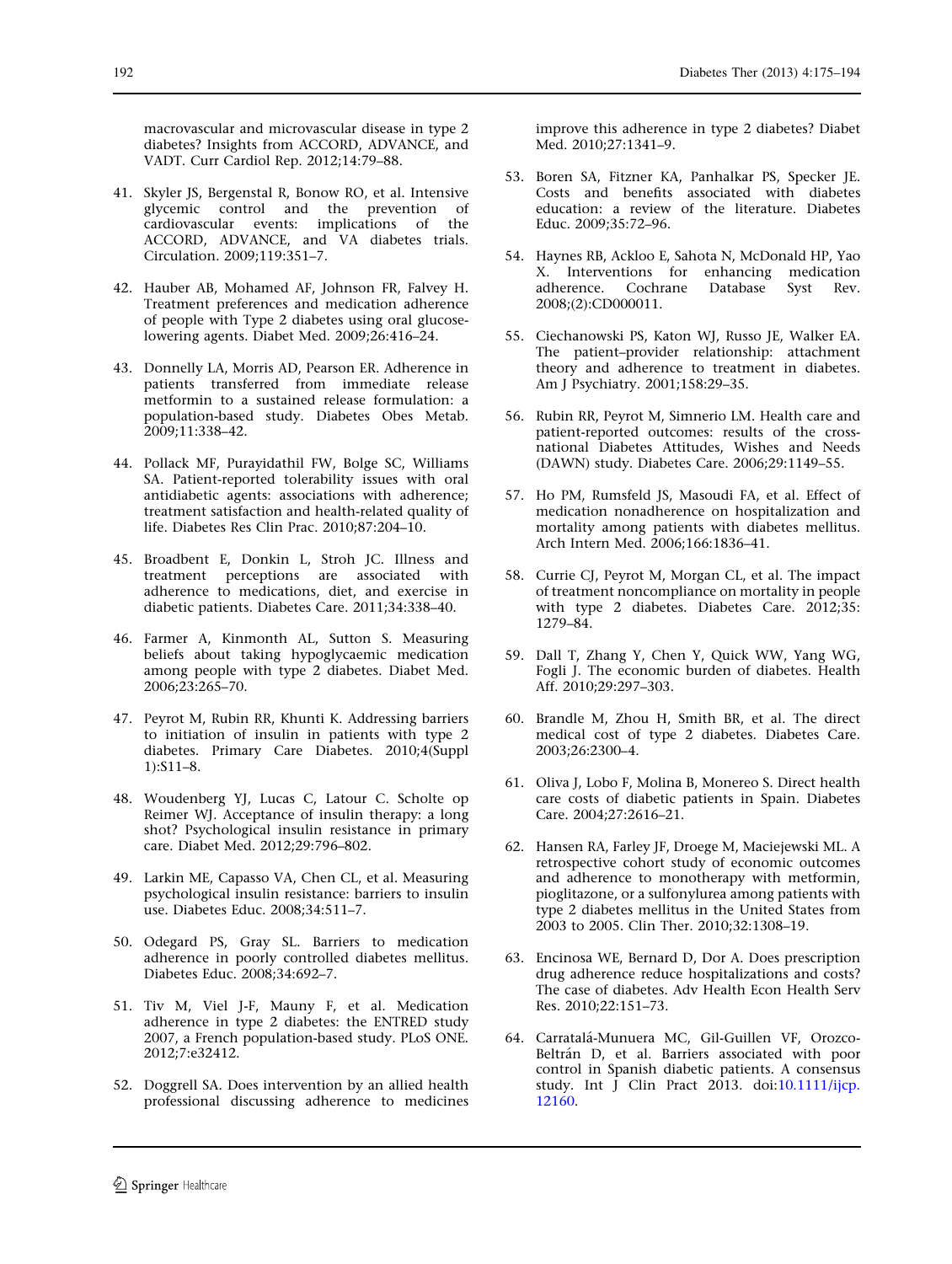- <span id="page-18-0"></span>65. Buysschaert M, Preumont V, Oriot PR, et al. Oneyear metabolic outcomes in patients with type 2 diabetes treated with exenatide in routine practice. Diabetes Metab. 2010;36:381–8.
- 66. Drucker DJ, Sherman SI, Gorelick FS, Bergenstal RM, Sherwin RS, Buse JB. Incretin-based therapies for the treatment of type 2 diabetes: evaluation of the risks and benefits. Diabetes Care. 2010; 33:428–33.
- 67. Ho PM, Magid DJ, Masoudi FA, McClure DL, Rumsfeld JS. Adherence to cardioprotective medications and mortality among patients with diabetes and ischemic heart disease. BMC Cardiovasc Disord. 2006;6:48.
- 68. Lau DT, Nau DP. Oral antihyperglycemic medication nonadherence and subsequent hospitalization among individuals with type 2 diabetes. Diabetes Care. 2004;27:2149–53.
- 69. Miccoli R, Penno G, Del Prato S. Multidrug treatment of type 2 diabetes: a challenge for compliance. Diabetes Care. 2011;34(Suppl 2): S231–5.
- 70. Claxton AJ, Cramer J, Pierce C. A systematic review of the associations between dose regimens and medication compliance. Clin Ther. 2001;23: 1296–310.
- 71. Bailey CJ, Day C. Fixed-dose single tablet antidiabetic combinations. Diabetes Obes Metab. 2009;11:527–33.
- 72. Hutchins V, Zhang B, Fleurence RL, Krishnarajah G, Graham J. A systematic review of adherence, treatment satisfaction and costs, in fixed-dose combination regimens in type 2 diabetes. Curr Med Res Opin. 2011;27:1157–68.
- 73. Cheong C, Barner JC, Lawson KA, Johnsrud MT. Patient adherence and reimbursement amount for antidiabetic fixed-dose combination products compared with dual therapy among Texas Medicaid recipients. Clin Ther. 2008;30: 1893–907.
- 74. Han S, Iglay K, Davies MJ, Zhang Q, Radican L. Glycemic effectiveness and medication adherence with fixed-dose combination or coadministered dual therapy of antihyperglycemic regimens: a meta-analysis. Curr Med Res Opin. 2012;28: 969–77.
- 75. Benford M, Milligan G, Pike J, Anderson P, Piercy J, Fermer S. Fixed-dose combination antidiabeteic therapy: real-world factors associated with prescribing choices and relationship with patient satisfaction and compliance. Adv Ther. 2012;29:26–40.
- 76. Dezii CM, Kawabata H, Tran M. Effects of once daily and twice-daily dosing on adherence with prescribed glipizide oral therapy for type 2 diabetes. South Med J. 2002;95:68–71.
- 77. Guillausseau PJ. Compliance and optimization of oral antidiabetic therapy: a longitudinal study. Presse Med. 2004;33:156–60.
- 78. Levit S, Toledano Y, Wainstein J. Improved glycaemic control with reduced hypoglycaemic episodes and without weight gain using long-term modern premixed insulins in type 2 diabetes. Int J Clin Pract. 2011;65:165–71.
- 79. Saini SD, Schoenfeld P, Kaulback K, Dubinsky MC. Effect of medication dosing frequency on adherence in chronic diseases. Am J Manag Care. 2009;15:e22–33.
- 80. Kruk ME, Schwalbe N. The relation between intermittent dosing and adherence: preliminary insights. Clin Ther. 2006;28:1989–95.
- 81. Claxton A, de Klerk E, Parry M, et al. Patient compliance to a new enteric-coated weekly formulation of fluoxetine during continuation treatment of major depressive disorder. J Clin Psychiatry. 2000;61:928–32.
- 82. Recker RR, Gallagher R, MacCosbe PE. Effect of dosing frequency on bisphosphonate medication adherence in a large longitudinal cohort of women. Mayo Clin Proc. 2005;80:856–61.
- 83. Gold DT. Understanding patient compliance and persistence with osteoporosis therapy. Drugs Aging. 2011;28:249–55.
- 84. Polonsky WH, Fisher L, Hessler D, Bruhn D, Best JH. Patient perspectives on once-weekly medications for diabetes. Diabetes Obes Metab. 2011;13:144–9.
- 85. Loke YK, Hinz I, Wang X, Salter C. Systematic review of consistency between adherence to cardiovascular or diabetes medication and health literacy in older adults. Ann Pharmacother. 2012;46:863–72.
- 86. Farsaei S, Sabzghabaee AM, Zargarzadeh AH, Amini M. Effect of pharmacist-led patient education on glycemic control of type 2 diabetics: a randomized controlled trial. J Res Med Sci. 2011;16:43–9.
- 87. Chen CC, Tseng CH, Cheng SH. Continuity of care, medication adherence, and health outcomes among patients with newly diagnosed type 2 diabetes: a longitudinal analysis. Med Care. 2013;51:231–7.
- 88. Chu HY, Chen CC, Cheng SH. Continuity of care, potentially inappropriate medication, and health care outcomes among the elderly: evidence from a